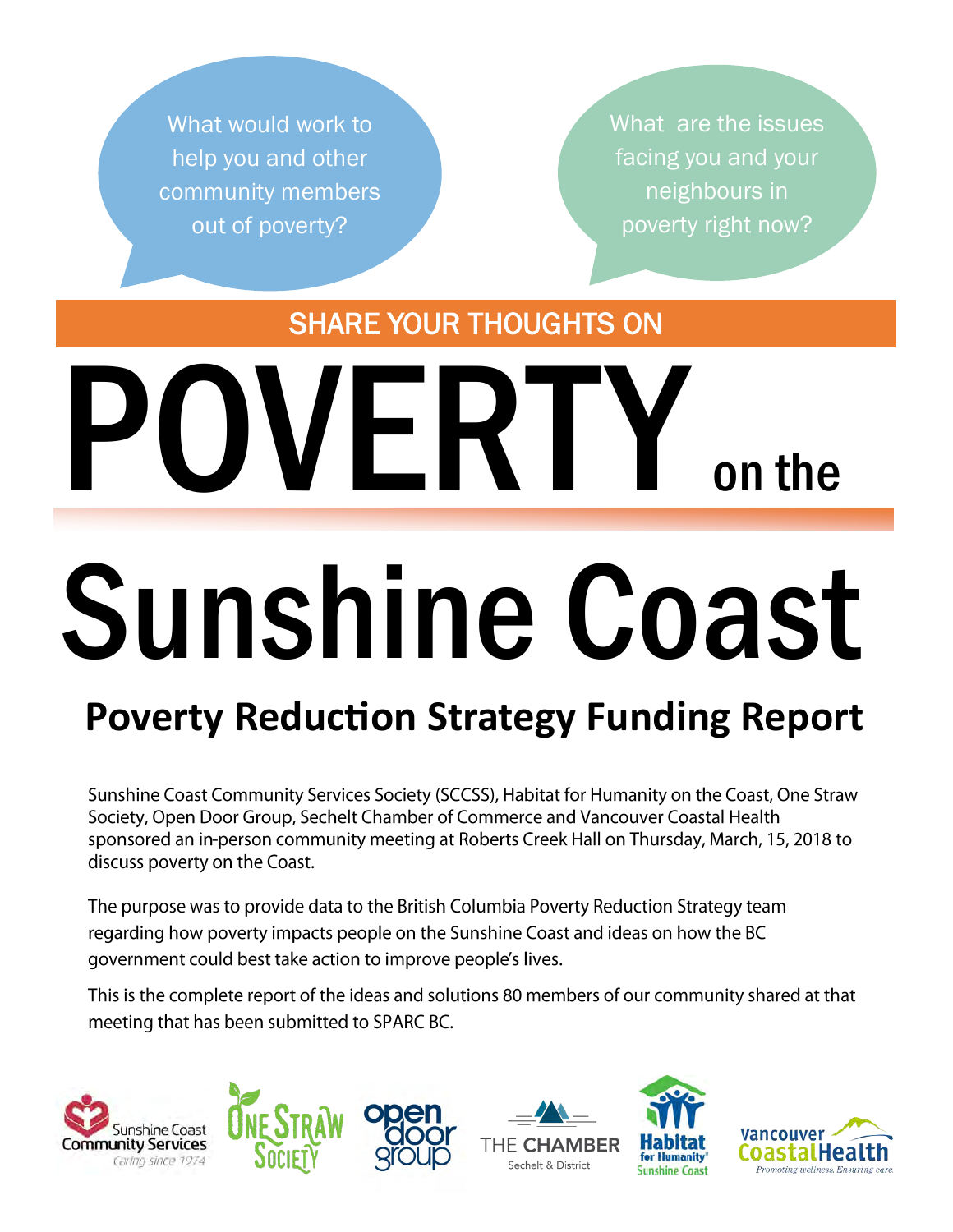**Date of event :** March 15th, 2018

**Community :** Lower Sunshine Coast

# **# of Participants :** 75

**# of Organizations :** 6 - Sunshine Coast Community Services, One Straw Society, Vancouver Coastal Health, Habitat for Humanity, Open Door Group & Sechelt Chamber of Commerce

# **About the Participants:**

We did not receive demographics data from all participants; see below for the data collected.

# *Approximate Age Groups:*

- $\cdot$  18 30 years of age: 15
- $\cdot$  30 55 years of age: 21
- 55 and over: 26

# *Communities on the Sunshine Coast:*

- Langdale: 2
- Granthams Landing: 3
- Gibsons: 16
- Roberts Creek: 13
- Davis Bay: 4
- Sechelt: 14
- Halfmoon Bay: 4
- Egmont : 1
- Pender Harbour : 3

# *Social Profile:*

- 2 single mothers attended with their children
- 1 person from the LGBTQ community
- 4 people from the Municipal Government
- 2 people from faith groups
- 1 differently abled person
- 2 indigenous people
- 3 local farmers
- 4 landed immigrants

• *# of participants with lived experience :* The total amongst all participants are unknown.

**Issues:** *(Question 1. What are the issues facing you and people living in poverty right now?)*

Please see the transcription from the flip chart notes below.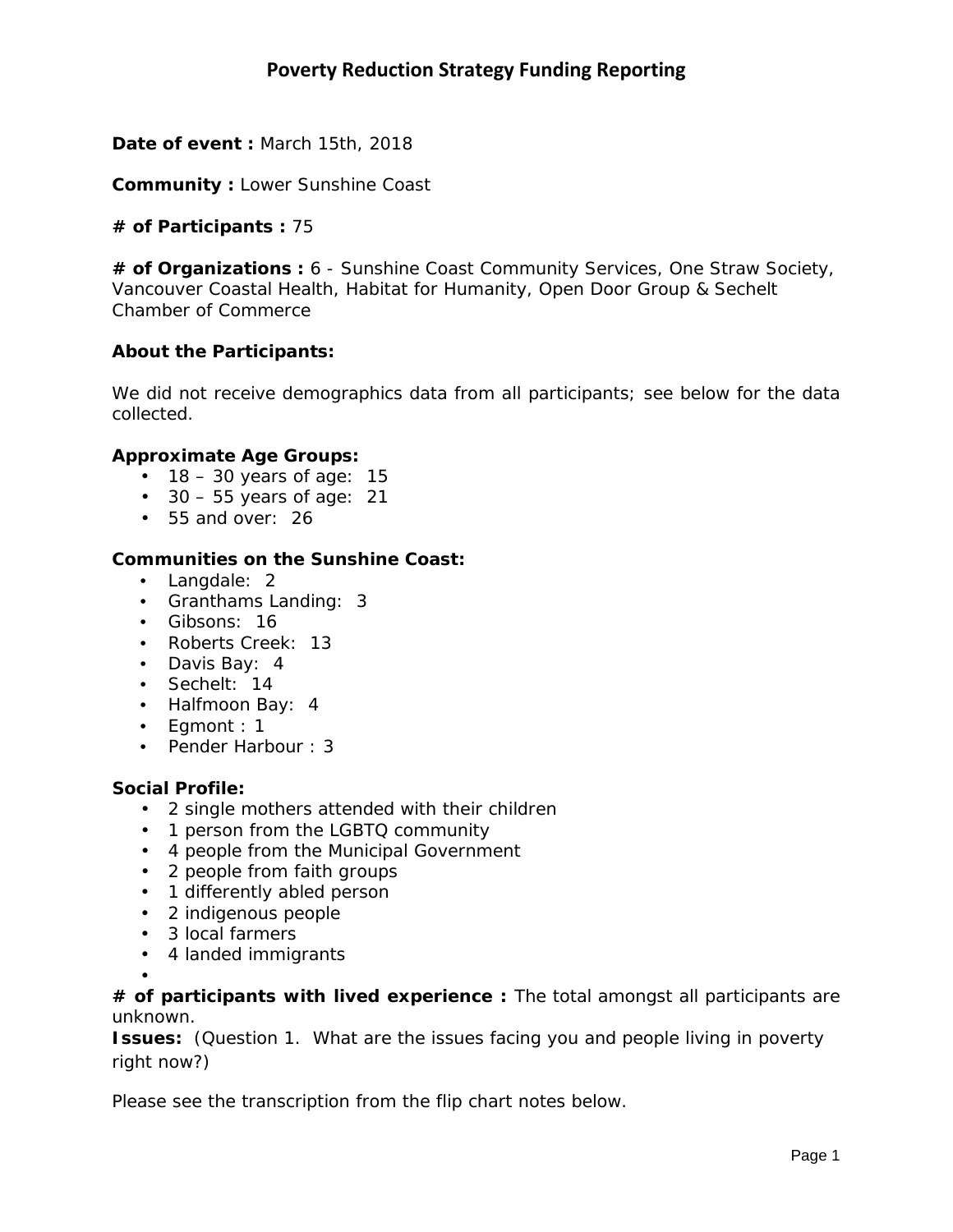# *Highlights and patterns :*

- Housing issues especially for young families, single parents, seniors and youth including rental rates and shortage of rental housing and lack of long term rentals was listed at every table.
- Basic cost of living including food, utilities, childcare, healthcare and transportation is too high and working wages are too low. The living wage on the Sunshine Coast is \$19.25/ hour.
- Mental health is a concern on the Sunshine Coast and a direct link between poverty and emotional, mental and physical health paired with poor living conditions can hinder people from getting out of a "poverty cycle".

**Possible Solutions:** *(Question 2. What would address these issues and help you and people out of poverty?)*

Please see the transcription from the flip chart notes below.

# *Highlights and patterns of solutions:*

- Living wages that match the minimum wage.
- Low income housing and affordable housing that are government sponsored and policy changes for the development of affordable housing like tiny house villages and co housing.
- Provincial wide legislation to end homelessness.
- Access to healthy food via food hubs, gardens, community kitchens and community supported agriculture.
- Create more tax equity.

# **Solutions and Actions That Can Make a Difference:**

# *Highlights and patterns of top solutions:*

- Many of the top solutions from each table spoke to Universal Income.
- Many solutions highlighted affordable housing.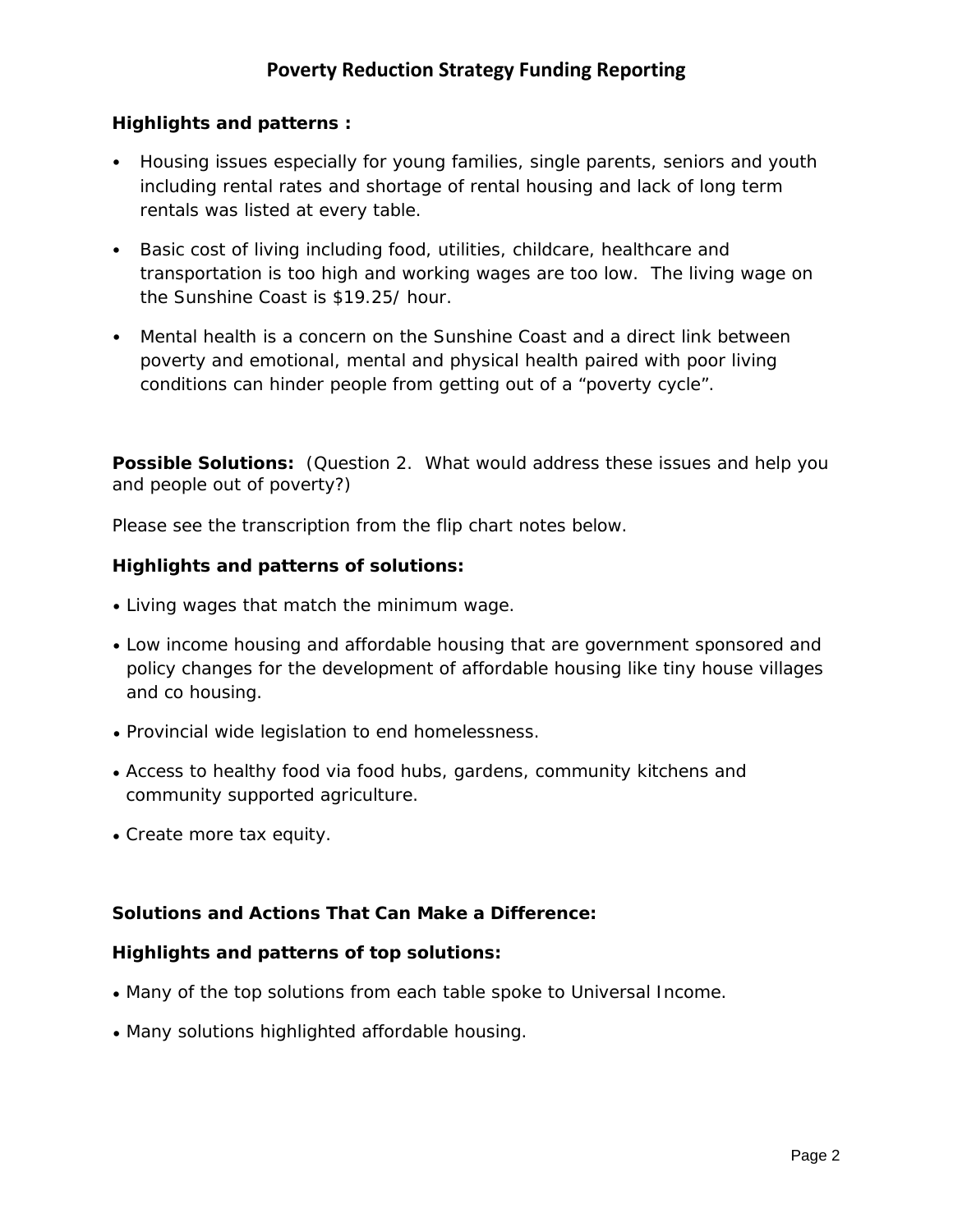# **Part (b)** *– Emerged as the top 3 solutions*

# *Table 1:*

- 1. \$10 per day child care.
- 2. Basic living space for every person affordably.
- 3. Basic living income/wage.

# *Table 2:*

- 1. Housing portion of social assistance fluctuates to match market value of rent in a particular area.
- 2. As a community, 'take on an issue' and really invest in dealing with it.
- 3. Job creation assistance.

# *Table 3:*

- 1. Info Hub / Resource hub one stop shop one website with info.
- 2. Change bylaws for community living tiny homes.
- 3. Preventative care and measures. Sustainability food/housing; put more money into mental health/physical health.

# *Table 4:*

- 1. Social determinants of health across ministries.
- 2. Review/create best practices of global/international models of poverty elimination.
- 3. Government wage subsidies for small businesses. Local minimum wage = local living wage. Raise government support rates (disability/welfare).

# **Table 5:**

- 1. Supports to address transitional housing situations through rent banks (crisis funding); subsidized housing.
- 2. Expanding public transit; expanding routes; improving access and availability.
- 3. Increase supply and affordability of childcare.

# **Table 6:**

- 1. Change by-laws; allow tiny homes and RV parks.
- 2. Community hub safety net washer, dryer, computer, wifi build community.
- 3. Local, municipal, federal independent advocate holding government accountability for hydro, insurance, medical, transportation, seniors, daycare.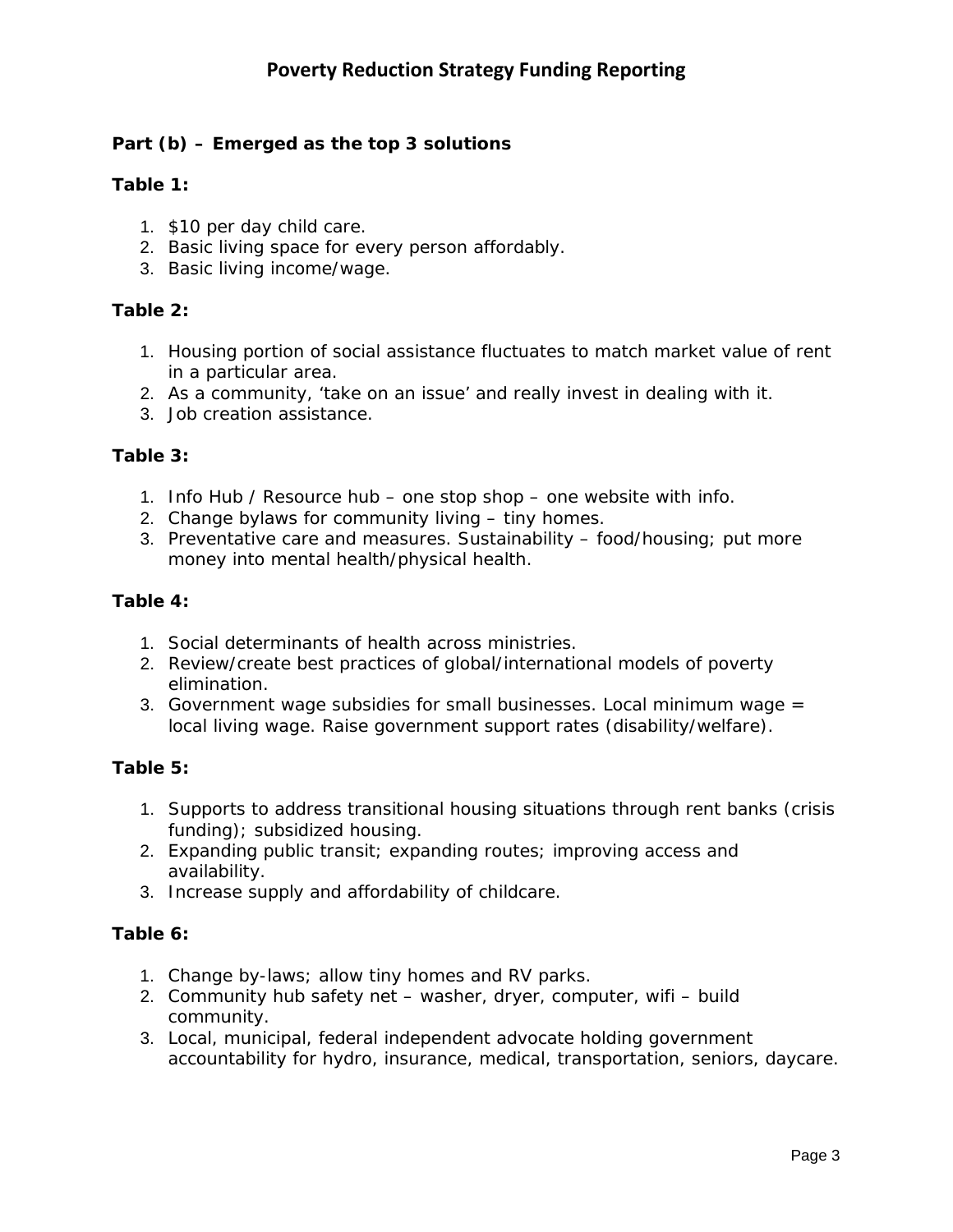# **Table 7:**

- 1. Subsidized housing (home market housing).
- 2. Guaranteed basic income.
- 3. Increase taxes for the wealthy.

# **Table 8:**

- 1. Affordable housing.
- 2. Developers encouraged / local government encouraged, to support the building of affordable housing.
- 3. Universal basic income.

# **Table 9:**

- 1. Affordable housing truly affordable (\$300/mnth); micro apartment (150 sq.ft.); functional/tiny/beautiful spaces i.e. Portland / Asia model.
- 2. Guaranteed income.
- 3. Childcare universal childcare more qualified ECEs; more money for ECEs.

# **Table 10:**

- 1. Guaranteed basic income.
- 2. Affordable housing.
- 3. Low cost informal programs for kids.

**Issues:** *(Question 1. What are the issues facing you and people living in poverty right now?)*

# *Table 1:*

- Housing plus very high rent. Shortage of long term rental; lots of short term rentals – winter only, must move out for summer.
- Single women and self-employed lack of affordable and accessible housing.
- Bought  $5<sup>th</sup>$  wheel with RRSP in camp ground many others in campground are living in tents.
- Property managers' increase rent monthly.
- Postsecondary education very expensive.
- Cost of food on the Coast is very high.
- Low wage jobs does not equal cost of living.
- Jobs seasonal; people must work two or more jobs.
- Seniors on fixed income (Seniors Housing) OAS and CPP  $=$  \$1900. Rent  $=$ \$1248. Food = \$400. Car insurance? Other expenses?
- Pets make finding rent very hard.
- Anxiety, scared about future financial situation.
- Cost of living increasing yearly. Wages do not match.
- Mental health and poverty linked.
- Citizens don't take enough power to make changes.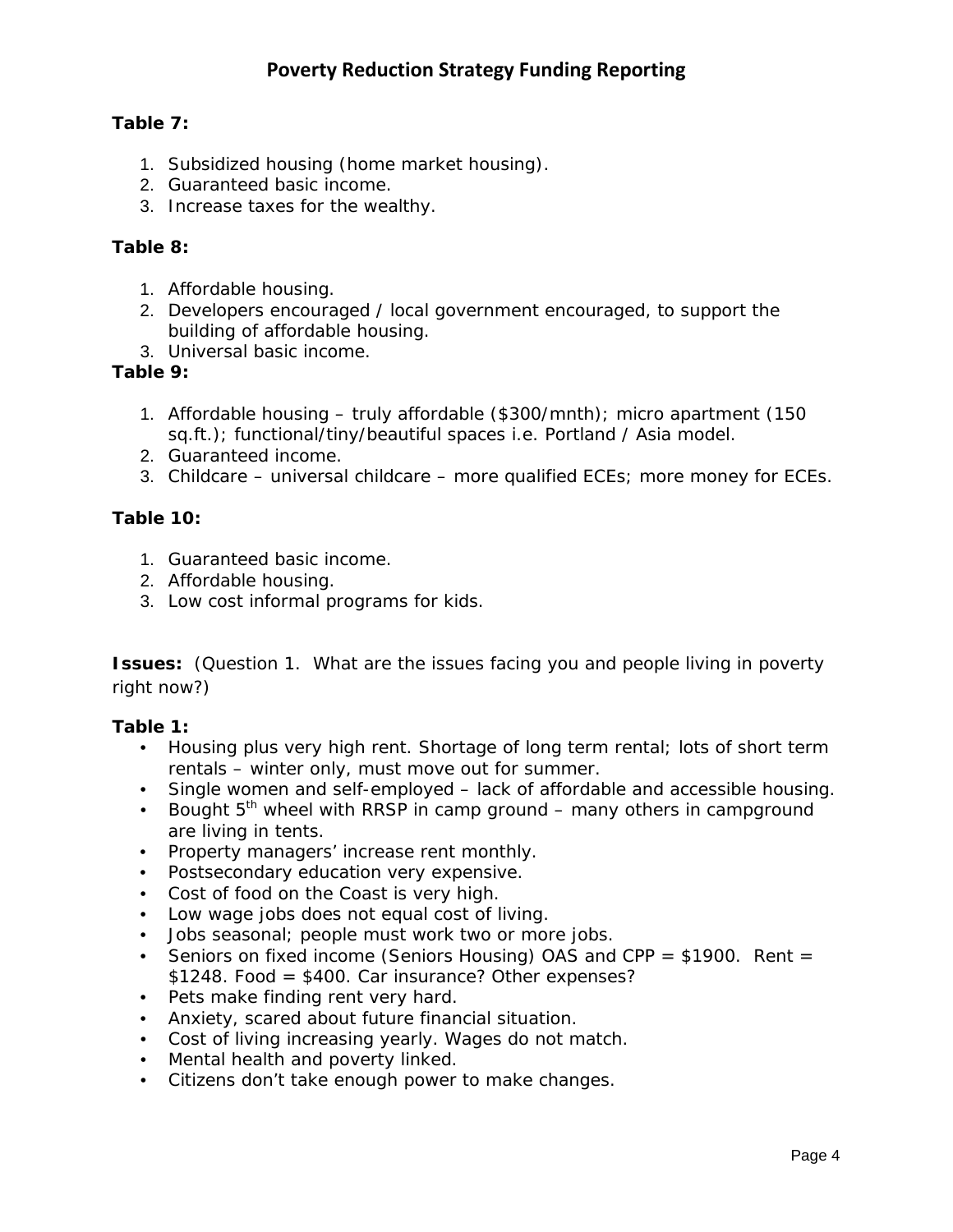- Mental health, physical health, chronic conditions often live in poverty due to lack of government services and support from public services.
- Transportation not affordable or accessible. Isolated people anywhere past Halfmoon Bay have no bus service.
- Transportation affects ability to get job and work.
- Daycare affordability + not enough. Not enough staff ECE's not paid living wages. Staff cannot find housing.
- Ferry costs commuting to work.
- Prescription costs too high increased sickness increased time off work.
- Desperation causes increased crime.

# *Table 2:*

- Homeless families with children.
- Campground living.
- Kids without Breakfast.
- High rents; limited availability.
- Lack of personal space and resources.
- Social assistance rates housing portion has not kept pace with price increases.
- Waiting lists for housing.
- Healthy food can be limited by social service providers.
- Cooking skills training.
- Crisis grants restricted.
- Limited/expensive childcare.
- Lack of advocacy for people with challenges and dealing with authority.
- Poverty is more 'hidden' on the Coast.
- Attitudes about poverty from the people in poverty and external viewers.
- NIMBY-ism.

# *Table 3:*

- Low wages.
- Affordable housing.
- Rental shortage.
- Cost of food.
- Access to transit.
- Water shortage watershed? supply?
- Only service jobs pay minimum wage.
- Large pool applying for higher wage jobs.
- Limited opportunity for tenants restricted.
- Short term rentals.
- Lack of income assistance (not enough)
- Lack of child care.
- Lack of preventative health care support. MSP limited; expensive extended health; medication too expensive and not covered; lack of mental health support.
- Lack of shelters long term or short term.
- Shift attitude share the wealth; it's about the people.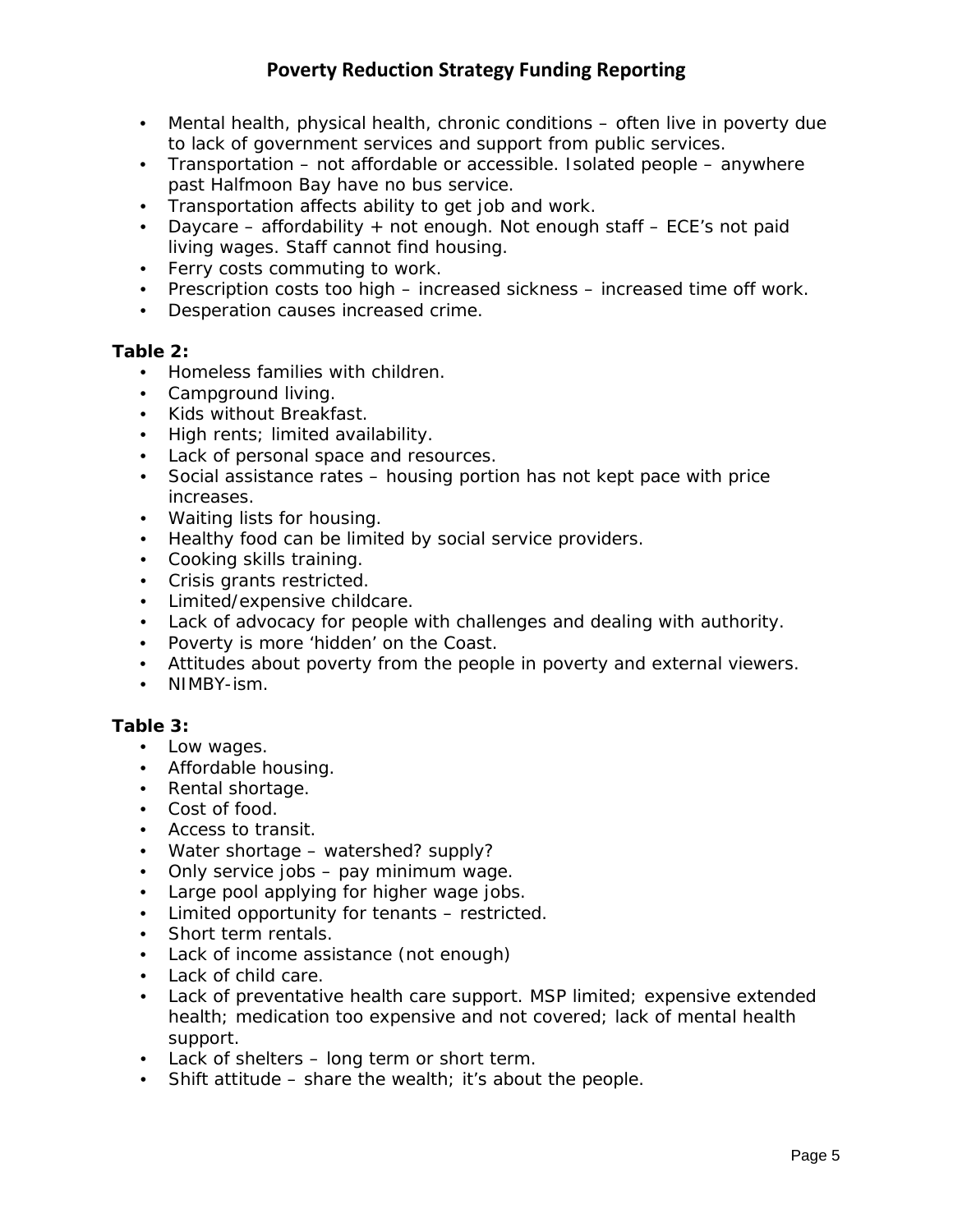- Minimal support for families in crisis. Fostering? Why are funds going there instead of family first?
- Mental and emotional struggles not enabling the 'ask' for help.
- Lack of knowledge for province/staff?
- Shame = poverty.
- Lack of accessibility for disabled.
- People don't know where to go or what is available not enough information on programs available.
- Pension too low to afford rent/housing.

# *Table 4:*

- Housing. Affordability, little product to rent. Folks living in undesirable conditions.
- Accessibility.
- Loneliness / Isolation.
- Folks cannot afford basic needs because of lack of financial funding; welfare amount is unsustainable.
- After 30 years of community consultation and investment into this area of concern, the issues are worse than ever.
- Poverty is impacted by the incomplete transition from resource based economy.
- Disability income assistance on Sunshine Coast is too low.
- Living wage on Sunshine Coast is well above \$20 per hour.
- Child care is not affordable.
- Senior care is not affordable or available.
- Economic growth on the Sunshine Coast is low lack of economic vision for sustainable jobs.
- Geographic as well as social.
- Unhealthy housing rentals Subpar landlords taking advantage.
- Not enough social workers.
- Mental health resources are minimal on the Coast.
- Rising cost of living, food, utilities, transportation.
- Lack of education and resources available to folks living in poverty lack of life skills / lack of coping skills.
- Living skills starts in school.
- Financial literacy.

# *Table 5:*

- Lack of affordable childcare.
- Long term affordable housing.
- Poverty is created by everyone in the system.
- Lack of support for people being affected by mental health and drug abuse issues as well as their families and communities.
- Insufficient labour market for the new demographics (young families) on the Coast.
- Transportation issues Connectivity ferry/buses.
- Cost of isolation.
- Air B&B replacing long term housing.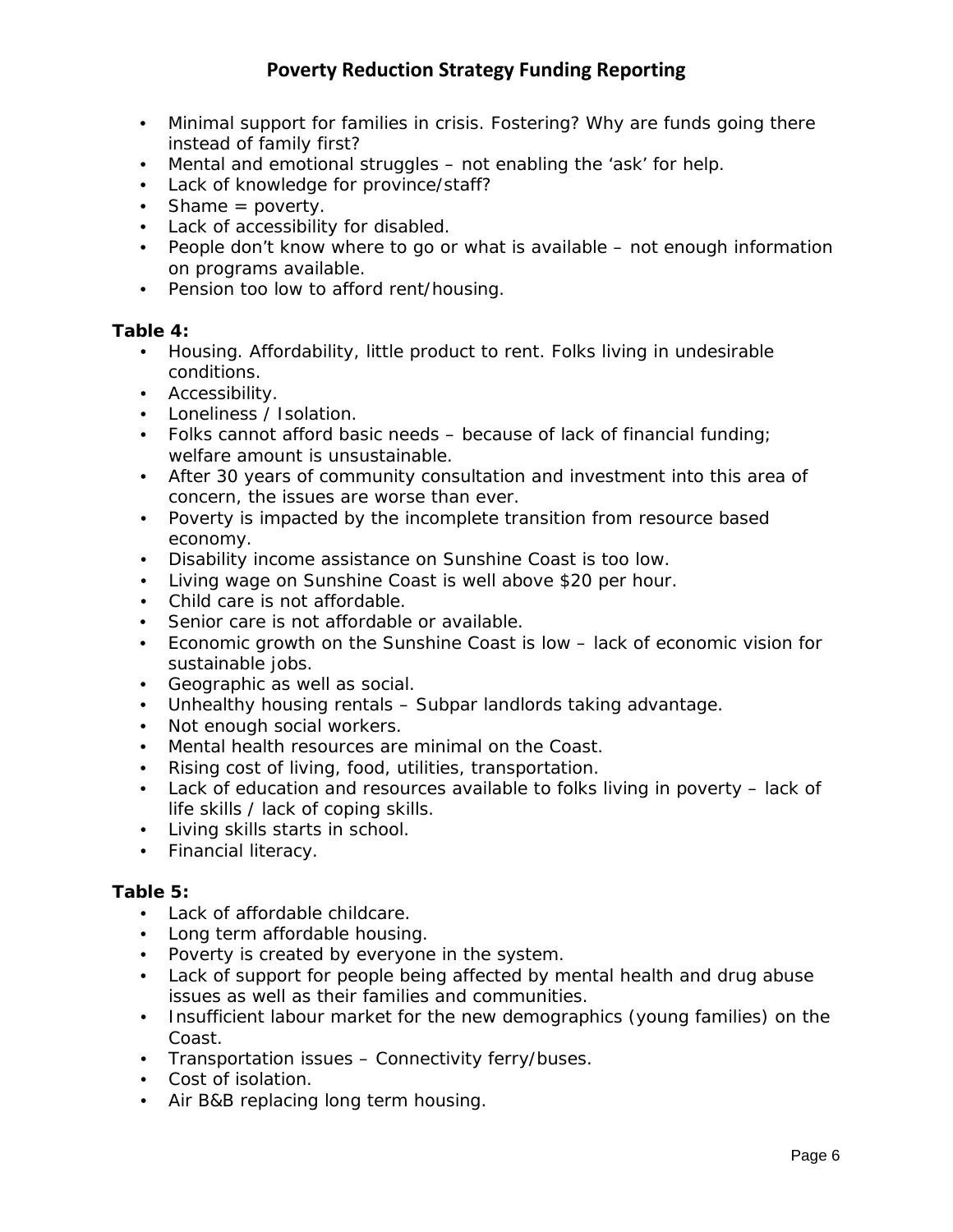# *Table 6:*

- Thrift Store cost.
- Habitat for Humanity making a profit.
- Air B&B change rents.
- Need more accommodation to rent.
- Social Services passing people on.
- Food Security  $$60 = 1$  bag of food.
- Medical costs.
- Insurance for landlords (long term) increase 4K to 10 K. Need support, better regulation, it is a civil matter.
- Hydro (deposit needed).
- Childcare / Daycare.
- Cell phone costs.
- BC ferries costs.
- Sustainable, full time employment cost associated with employing; red tape.
- Brain / social drain no cheaper areas.
- Stigma with renters (will they 'trash' place).
- Safety net for seniors.
- Support for mental illness.
- Building code and bylaws no tiny homes.
- No "control of life".
- Isolation.
- Gentrification.

# *Table 7:*

- Housing for seniors.
- Cost of housing for everyone.
- Access to affordable housing for people with pets.
- Lack of internet.
- Lack of TV.
- Lack of mailbox.
- Lack of hydro/utilities.
- Too much property owned.
- Cost of living.
- All money goes to housing, nothing left over.
- Low wages in BC.
- Not enough work available.
- Pension no benefits.
- Limited long term rentals.
- Cost of moving associated costs.
- Lack of transportation.
- Lack of child care.
- Low income families' children not ready; hunger affects ability to learn.
- Lack of food malnutrition.
- Shame.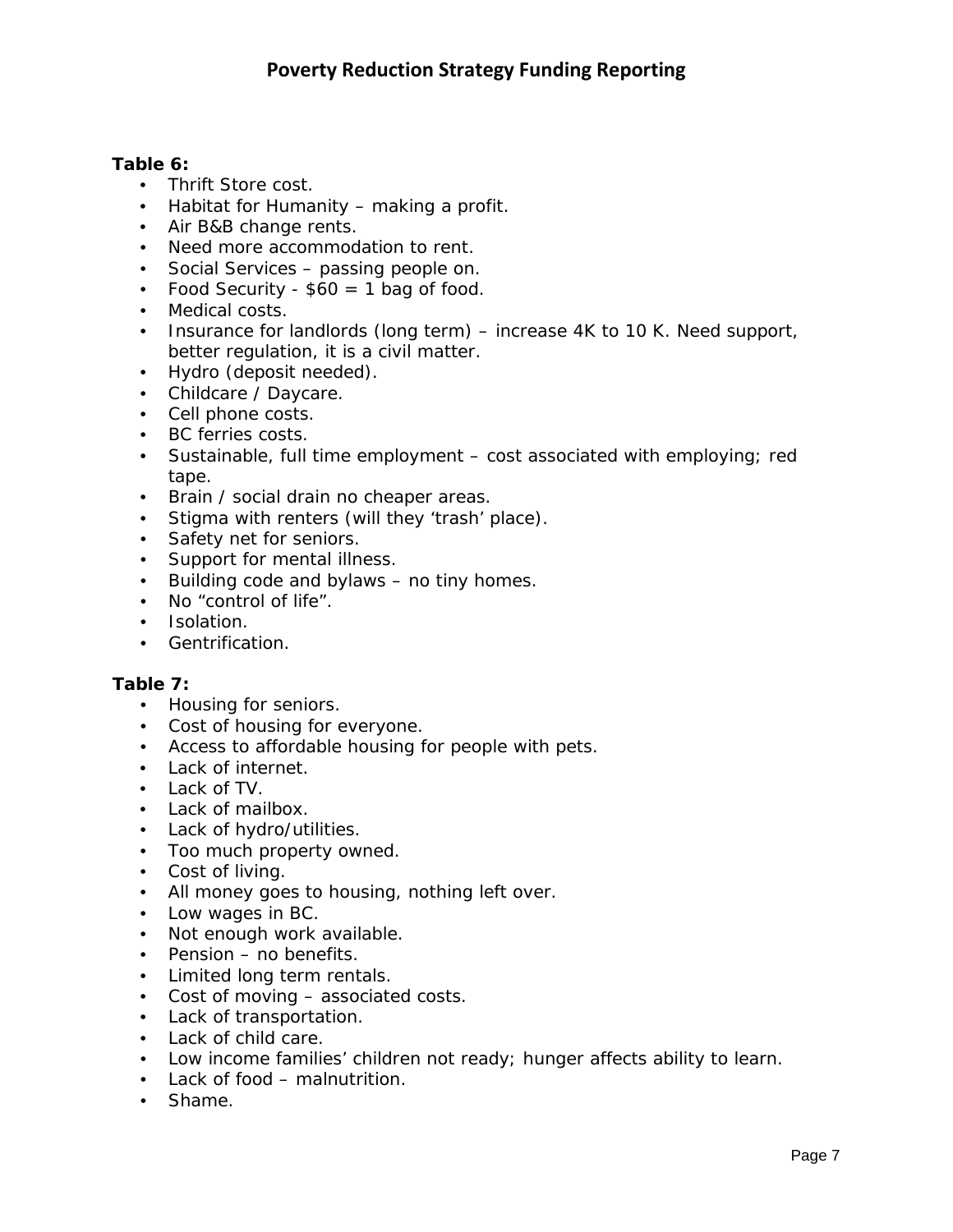- Isolation.
- Pension OAS, CPP not enough.
- Invisible.
- Hopelessness.
- Loneliness.
- Access to healthcare.
- No access to family doctor transfer charts.
- Mental health issues.
- Food too expensive.
- Lack of hospice/palliative care.
- Lack of ability to get further education.
- Dependency on ferry cannot afford.
- Taxing/penalties when unable to pay resulting in further poverty.
- Things cost more when poor can't buy bulk, no storage, no transportation.
- Loss of time (especially waiting for ferries).
- Lack of good jobs.
- Living wage on Sunshine Coast \$20 no jobs on Coast at that wage.
- Increased crime rate, substance abuse, domestic violence.
- Loss of self.
- Feelings of not contributing.
- Relationships suffer.

# *Table 8:*

- Affordable housing mortgages that are accessible for working class people.
- Landlord accountability education for landlords, help them respect tenant rights.
- Landlord-up-keep at his/her property.
- Empty homes / Air B&B tax on empty homes not just in Vancouver vacation communities need empty home tax.
- Pet friendly rentals.
- Tenancy act to cover trailer parks pad renters need rights.
- Affordable housing for seniors on pensions.
- Gap between cost of living and wages is too wide.
- More Greencourt/BC Housing/supported housing not enough, no vacancies.
- What about if you're a senior and someone with a disability.
- What do other towns / provinces do for seniors / housing.
- People need to stay in the communities they call home not have to move because of no resources/housing.
- People leaving the Coast because of lack of housing.
- CAPITALISM leaving jobs, family, support systems.
- Taxes on empty homes etc. to go directly to housing that is affordable.
- Rent control monthly rate.
- Different levels of disability.
- Child care subsidy for low income earner.
- More accurate poverty line.
- 4% hospitality tax increase or better directed.
- Minimum wage should reflect living wage.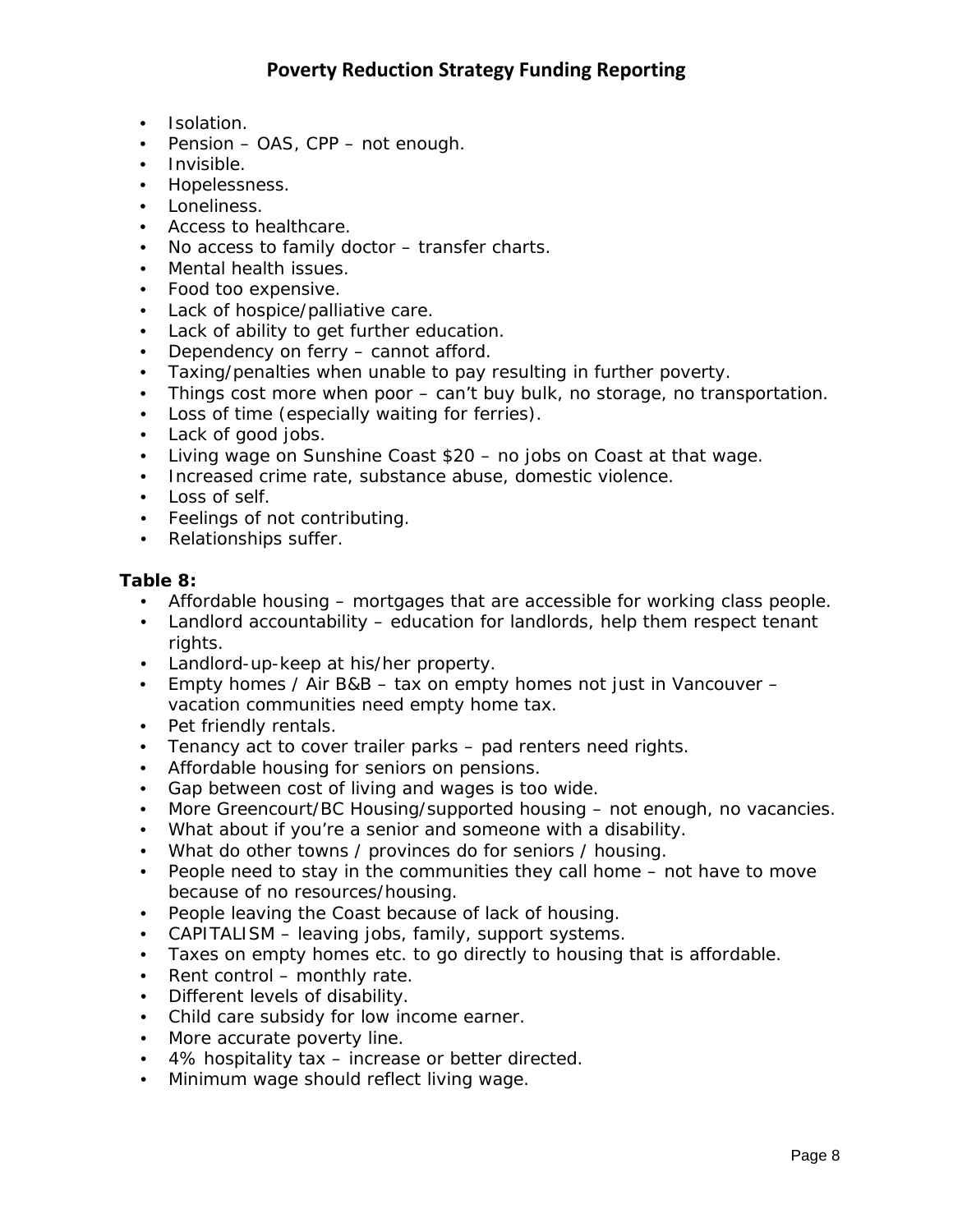- Increases in Hydro and ICBC rate plus gas tax but no increase in minimum wage.
- Social housing / apartment blocks.
- More responsive government policies and legislation.
- Long time Coast residents/locals as they age, their homes are not going to locals because too expensive; homes are going to newcomers.
- More childcare spots / higher wages for ECE workers motivate people to do ECE training. Four year degree and student loans not worth it at \$19 to \$21 per hour.
- Developers encouraged / local government encouraged to support the building of affordable housing.
- Re-education for people on disabilities.
- Support education further education grants for seniors who still want to work.
- No MSP.
- More online courses.
- More on the job training.
- More local ways to get educated for jobs locally and still live here.

# *Table 9:*

- Affordable housing post and share stories of families looking for affordable housing – families that have rented for years and been evicted.
- Food quality if don't have access to nutritional food it impacts ability to cope; impacts children; impacts medical system.
- Community doesn't know people who are not dealing with poverty don't want to know.
- Affordable childcare healthy food easier to buy canned than fresh.
- Hydro bills choose to cut off hydro and feed family instead.
- Right to live above the standard of poverty without having to ask.
- Stigma to having to ask for help judgement within.
- Mental health and addictions removing judgement maybe not in poverty but are stretched and can't keep up.
- Childhood anxiety parents are stressed so kids are feeling it too.
- Media's perspective what images people see.
- Children's behaviour and health are showing us that we aren't living the right way.
- People need to feel comfortable to share and to participate not to be judged.
- People who are supporting other get tired and sick.
- Education using Capilano University reduces people going off coast
- Seniors living in poor conditions many for housing and food on pension

# *Table 10:*

- Housing availability; rent.
- Child care.
- Health care accessibility in a timely way; access to care (transportation).
- Food security extra cost on Coast healthy is expensive / unhealthy is less expensive.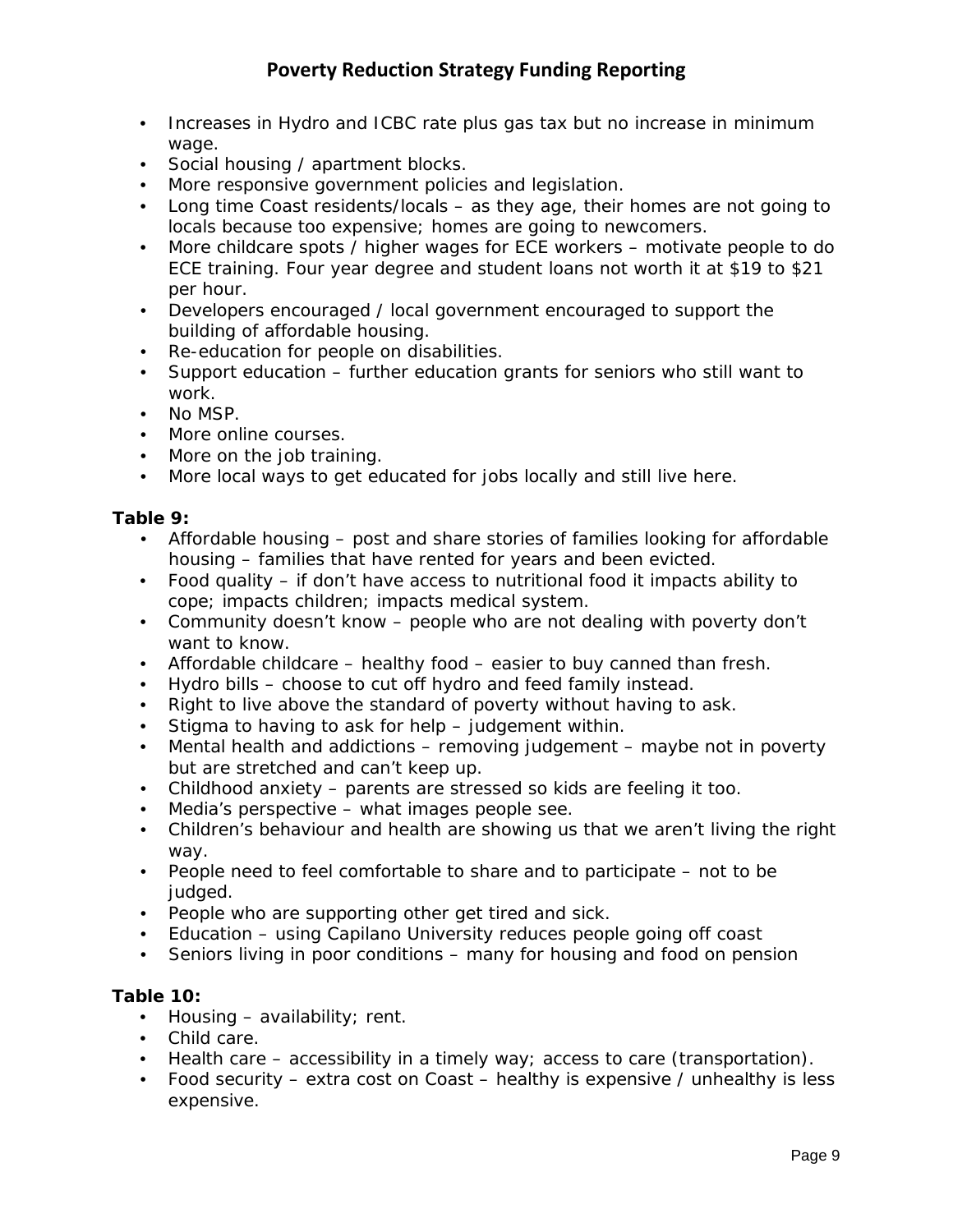- Transportation costs impact access.
- Have to make choices re: money.
- Health care costs some drugs; medical supplies.
- Mental health services lacking / inadequate.
- Welfare rates too low.
- Addiction drives poverty poverty drives addiction.
- Activities for kids not affordable.
- Issues are the same and getting worse.
- Loss of hope.

**Possible Solutions:** *(Question 2. What would address these issues and help you and people out of poverty?)*

#### *Table 1:*

- Provincial/Federal politicians need 'will' to address issues.
- Citizen engagement to push political changes.
- Housing Sharing register for people looking for housing; people looking to share housing. Safe regulated program to vet people looking to share housing/looking for shared housing. Government run/funded (?)
- Legislation to eliminate poverty in BC (NOW!).
- Look to Alberta's 'Housing First' act.
- Regulations on Rent Costs and increases.
- Supported housing for mental health.
- \$10 per day childcare.
- Provincial and federal strategies to support affordable/accessible housing.
- Zoning and bylaw changes for Tiny homes.
- Incentives for property owners to create rental suites.
- Reduced ferry rates.
- Basic living space for every person's affordability.
- Limits on Air B&B in communities.
- Higher taxes on empty houses and investment buying.
- Basic living income/wage.
- Strategies need to be fully inclusive of all citizens.
- Reduce income gaps.
- Fair pharmacare.
- Cap the cost of food; subsidize fruits and vegetables.
- Increase social assistance.
- Decrease postsecondary education / loan forgiveness.
- Creative financing for alternative housing.
- Access to more free/subsidized mental health counselling.
- Sunshine Coast should be included in speculation tax and foreign buyers' tax.
- Poverty stats on Coast what does it look like; show numbers publicly so we can know our community.
- Easier access to Rental Board of BC.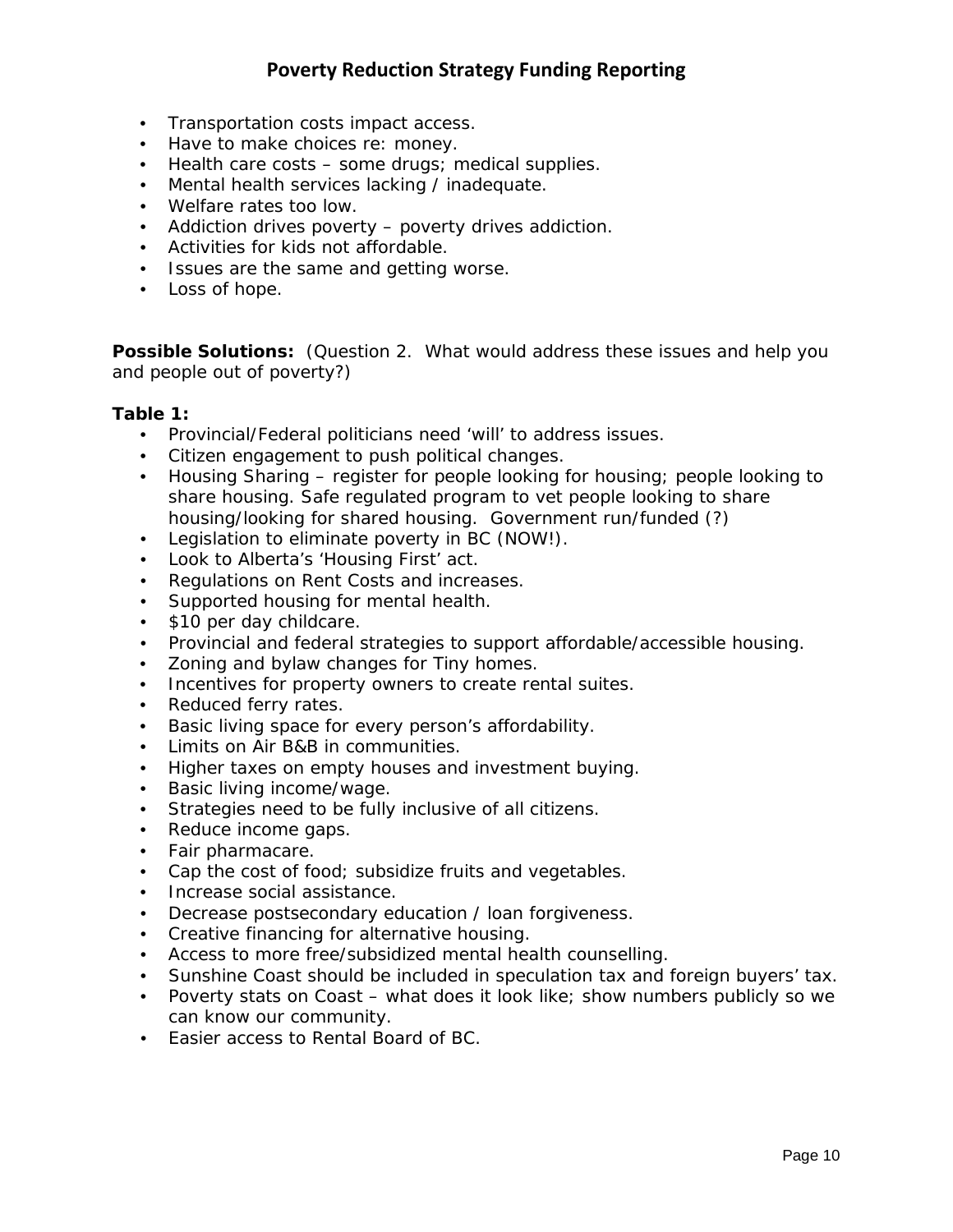# *Table 2:*

- 'Match-making' type of service for making direct assistance.
- Street ambassadors who could help with providing information to those in need.
- Rent controlled buildings
- Housing portion of social assistance that fluctuates to match market value of rent in a particular area.
- Foreign buyer tax should apply on the Sunshine Coast (empty home tax too).
- Low income houses built on vacant land (government sponsored).
- Repurposing old mobiles creation of more mobile home parks.
- Street level renters reserved/prioritized for those with disabilities.
- More retail establishments for recycled/repurposed items.
- Low cost/affordable housing component of developments should be scaled to the economic conditions of the community.
- Policy for older mobiles that have passed inspection being used.
- Breakfast programs at schools.
- Cooking skills training.
- Community gardens at schools.
- More/frequent community dialogues.
- As a community, 'take on an issue' and really invest in dealing with it.
- Story telling about poverty that is more consistent; plus solution proposals.
- Government assistance with affordable housing.
- Revising the reporting process of disability benefits.
- Simplify the processes of disability and social assistance.
- Government encourages additional housing/suites on larger properties (tax breaks?).
- Affordable childcare / eldercare services.
- Job creation assistance.
- Centralized media platform for assistance services (for sharing information).

# *Table 3:*

- More education/general knowledge to advocate each of us to take on the/more responsibility.
- Hotline for homeless (?) Government? Volunteer? Volunteer organization to gather knowledge and educate public and those in need. One stop shop – one website with information (Community Services). INFO HUB.
- Text options for help (as an App). Cell phone program donated / \$10/month, access to information etc.
- Change bylaws for community living / tiny homes; alternate housing options; empty houses (Sechelt Regional District, District of Sechelt, Town of Gibsons).
- "It takes a village" concept.
- Crown land use for small housing / village.
- Build smaller but more Habitat for Humanity (?).
- Incentives for developers to build small houses.
- Food sustainability.
- More community gardens crown land, donated land, protect ALR land.
- Better healthcare more specific to needs instead of general services.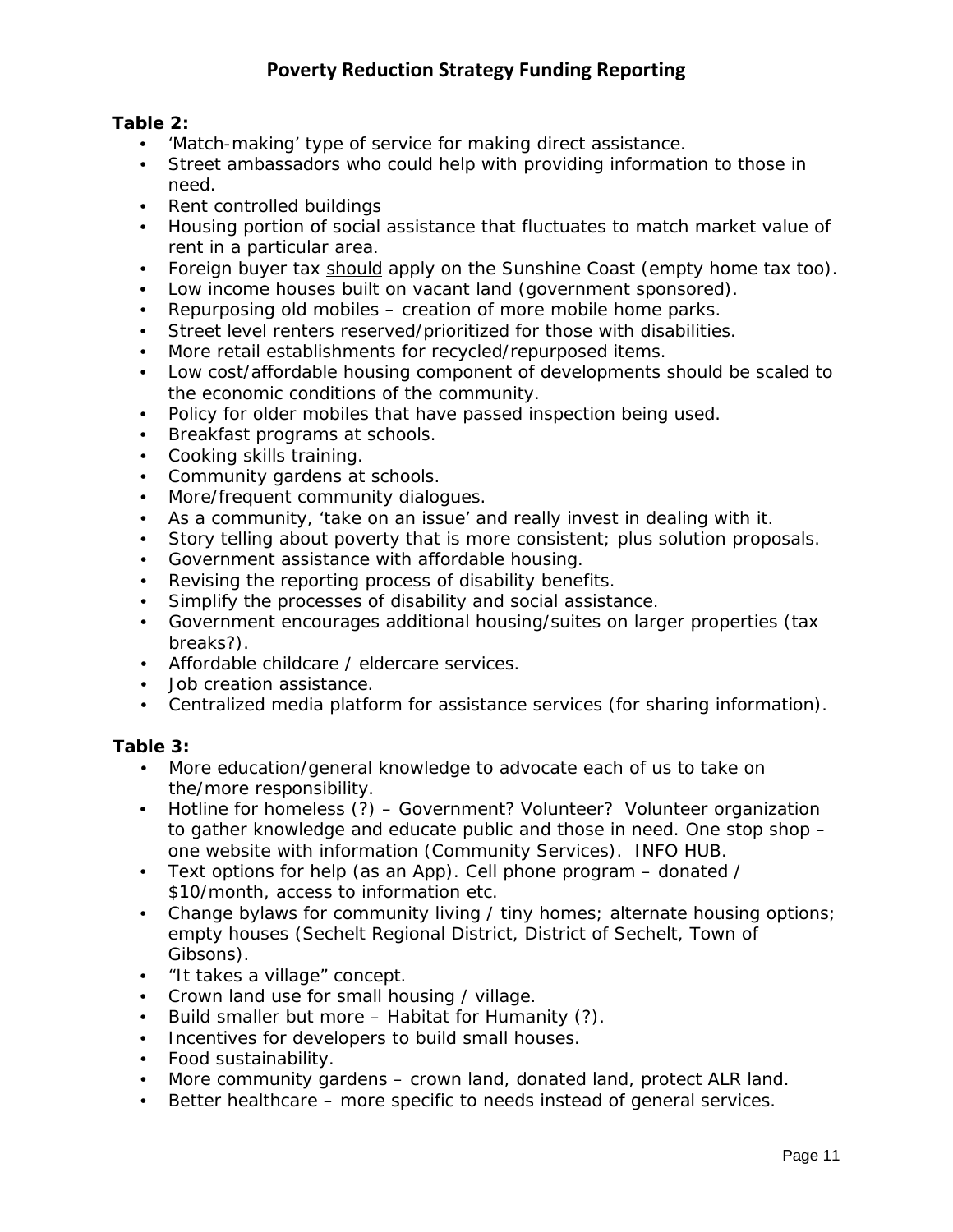- Pension restructuring.
- Cost of living cap hydro/phone more competition needed.
- Preventative care and measures. Sustainability food/housing; put more money into mental health/physical health instead of reactive – provincial/federal.
- Better programs at Capilano University  $-1<sup>st</sup>$  year courses to retain youth.
- Trade schools needed.
- Guaranteed annual income.

#### *Table 4:*

- Health inspectors need to check on rentals.
- Need to hire inspectors to follow the current rules/regulations.
- Protection for tenants who are forced to relocate because of unhealthy living environments.
- Ministries in Housing and health need to work together, identify common tasks in service plans.
- De-silo the ministries so they work on health collectively social determinates of health.
- Government wage subsidy for small business.
- Minimum wage = local living wage.
- Raise government support rates disability/welfare.
- Social network non-judgmental, government supported.
- Bring back access to social support systems i.e. legal aid.
- Initiate awareness of the economic impact of poverty on the Sunshine Coast.
- Review best practices of other like sized communities globally who have addressed poverty i.e. Norway.
- Decreasing barriers to alternative housing tiny houses etc.
- The closure of Riverview/Woodlands has failed; need more supportive housing for folks with mental health.
- Addiction strategies.
- Intentional communities.
- Co-op living Food strategies, community gardens, ALR land.
- Healthy communities develop a strategy that is holistic and not ministry siloed.
- Understand the face of poverty and develop anti-discrimination to poverty.
- Access to nutritional affordable food.
- Create a 'taking care of our own' strategy on the Sunshine Coast food, clothing, etc.

# *Table 5:*

- Consider banning most Air B&Bs.
- Stop giving welfare to rich corporations tax them fairly.
- Eliminate salaries for politicians for life.
- Increase the supply and affordability of childcare.
- Creating an attractive environment for businesses that create employment opportunities for employees to thrive. Business opportunities servicing seniors, creating jobs for younger population.
- Subsidized market based housing.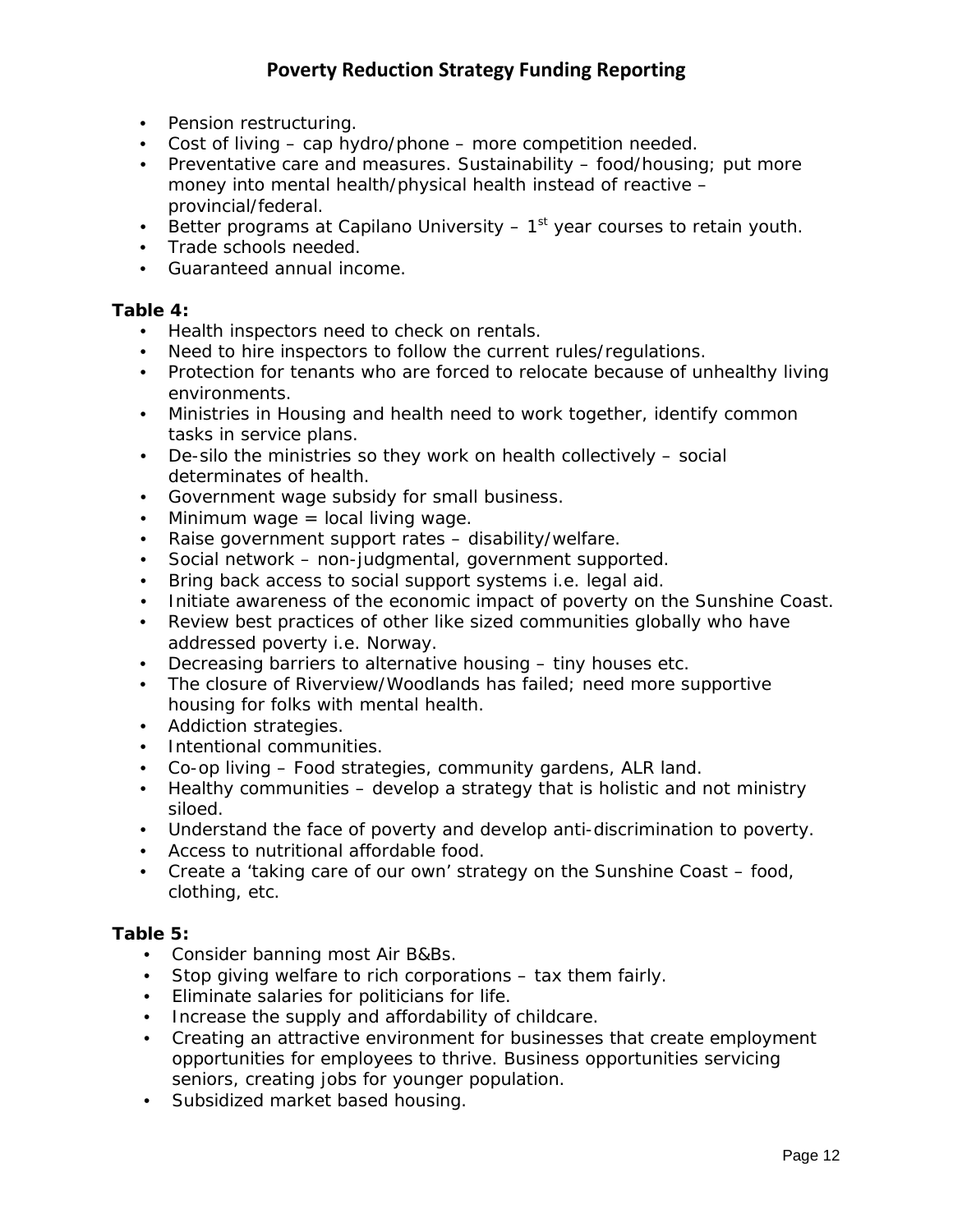- Rent bank short term loans to bridge a gap.
- Building co-op housing.
- More bus routes. Expanding service to all parts of the Coast.
- Building transitional housing.

#### *Table 6:*

- Government incentive to rent (to landlords).
- Lease crown land.
- Gas co-op.
- Information sharing.
- Food co-op.
- Youth centre.
- Community centre free store, community kitchen.
- Community hub washer, dryer, computer, wifi build community.
- Change bylaws allow tiny homes and RV parks.
- Community gardens.
- Spring clean-up all share things they no longer need.
- Affordable childcare.
- Labour pool.
- Conversation about Air B&Bs.
- Reduce insurance costs for landlords.
- Affordable housing program BC Housing.
- Local, municipal, federal, independent advocate holding government accountability for hydro, insurance, medical, transportation, seniors, daycare.
- Introduce competition to hydro.
- Safety net programs for elderly and mentally ill bus tickets.
- More community events / training.
- Limited income card.
- WWOOFing (World Wide Opportunities on Organic Farming).
- RV trailer parks.
- Think tank.
- Habitat for Humanity things not sold reduce costs.
- Legalize hemp.

#### *Table 7:*

- Subsidized housing (home market housing).
- More awareness problem is invisible.
- Guaranteed basic income.
- Address childcare crisis 100% subsidized.
- Mandatory benefits (even if part time).
- Increase OAS, CPP.
- Change system where you need to work casual (without benefits) for a while before getting permanent work (with benefits).
- Free postsecondary education.
- Better public transit.
- More restrictions on Air B&Bs/VRBO.
- Zoning to be changed.
- Eliminate politician's pensions.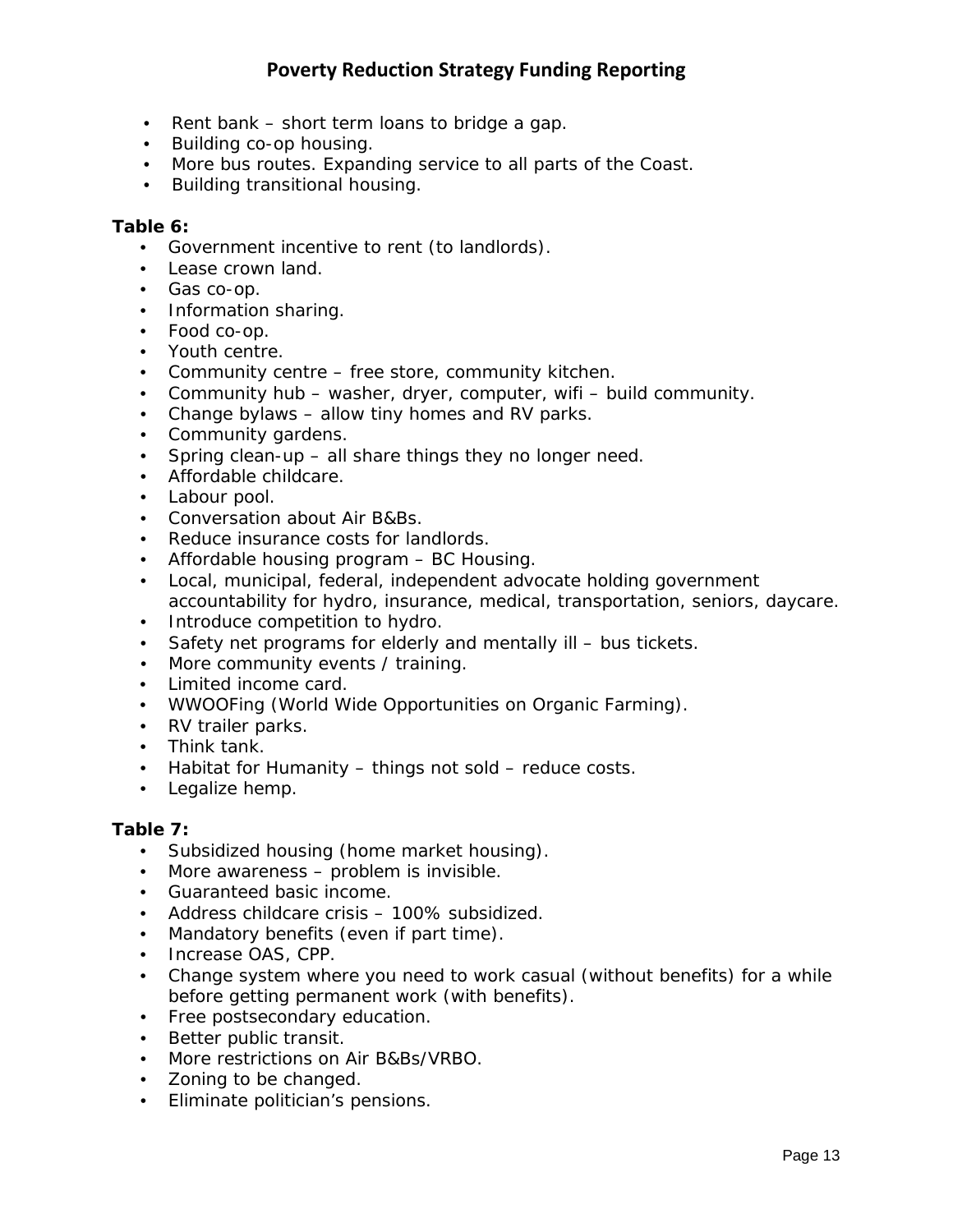- Buy local support local business.
- Keep money in the community.
- Resident fares cheaper for ferries; priority boarding; 10 free rides.
- Co-housing.
- Educate children, morals.
- Barter system.
- Relax regulations for home based baby-sitting childcare.
- Easier access to small business loans.
- Less regulations around selling locally grown produce at grocery stores.
- A significant homeowners grant for second homes linked to proof that home is rented to a long-term tenant – long term tenancy grant.
- Increased taxes for the wealthy.
- Relax restrictions/regulations on tiny homes/micro dwellings.
- Improve legal aid services.
- Increase tax on vacant homes, second homes, vacation homes.
- Employers to offer better wages.

# *Table 8:*

- Workplace supported childcare centres.
- Local job needs are not being filled by local residents.
- Community gardens community kitchens.
- Financial support for learn to grow food.
- Seed exchange.
- Better dental for low income/seniors dentists to become part of medical system.
- Universal basic income.
- Free postsecondary.
- Increase mental health and addiction services.

# *Table 9:*

- Affordable housing truly affordable (\$300/month); micro apartment (150 sq ft) – functional, tiny, beautiful spaces. Re: Portland / Asia model.
- Guaranteed income.
- Taxes have to change lower income are paying disproportionate amount. Starting until you hit 30K/50K for family.
- Pensions should not be taxable.
- Food sharing/bartering quality food.
- CSA making them a bit more affordable gait support/tickets food curriculum.
- Universal childcare more qualified ECEs; more money for ECEs.
- MSP Pharmacare program; dental; optometry.
- Transportation bus passes for low income.
- Raise the minimum wage look to other provinces.
- Removing stigma so there isn't embarrassment in accessing services.
- Education incentives being able to increase skills; change jobs. Guaranteed income.
- Medicine Hat model no homelessness. They find homes for everyone, no barriers. More expensive to have people homeless than to support people.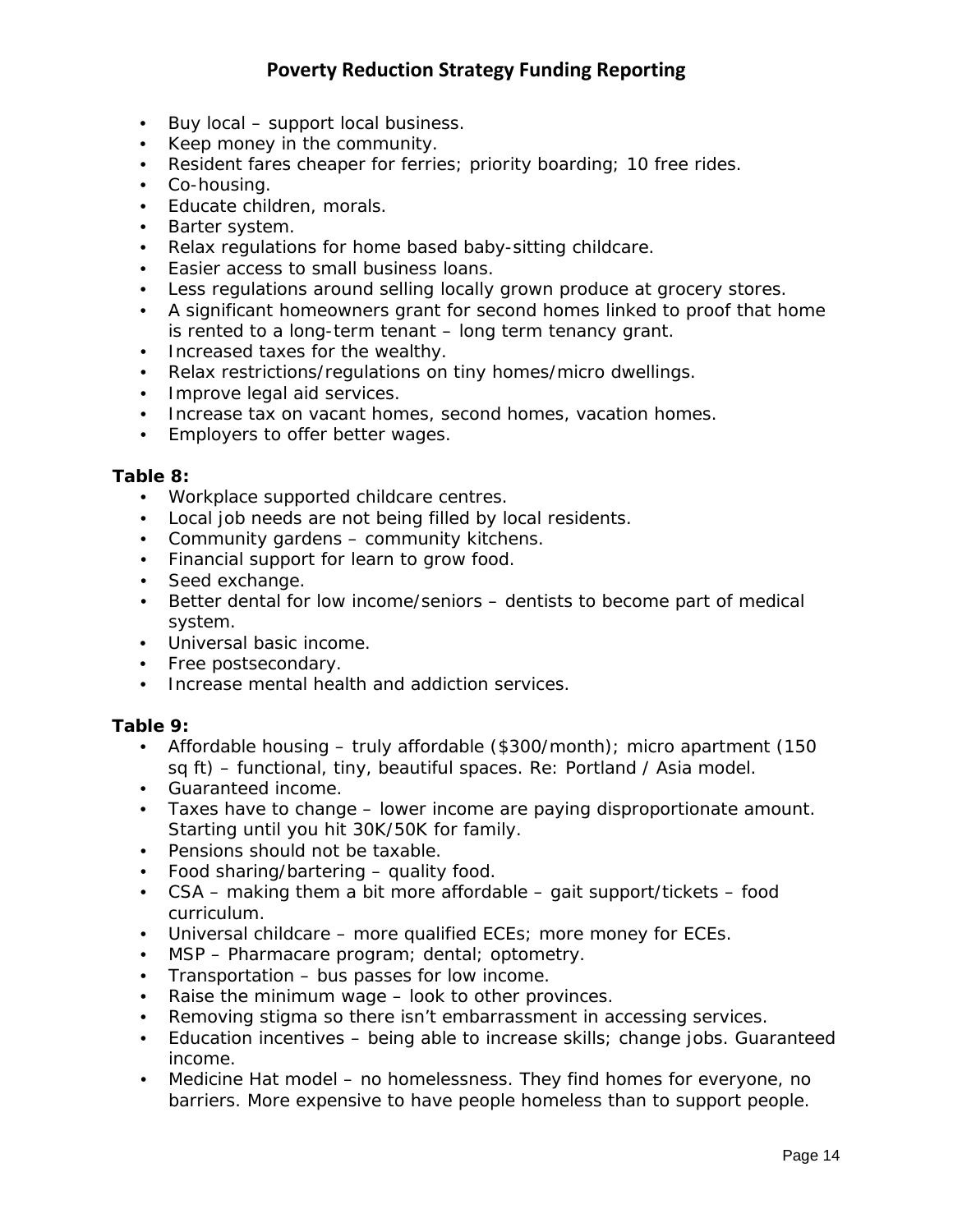- Removing barriers for people with addictions.
- Educating youth about poverty to take stigma away.
- Transfer knowledge communicating so power structures understand.
- Communicating with government to show them these solutions can be cost neutral.

# *Table 10:*

- Guaranteed basic income indexed.
- Fair taxation system.
- Incentive to develop affordable housing purchased and rental.
- Government enforcement of mandate for developers.
- Regulation of offshore property investment.
- Better pharmaceutical coverage.
- Limit Air B&B.
- Welfare/disability rate significant increase.
- Infill housing.
- Redirect tax revenue to people, not corporations.
- Mental health advocate easily accessible.
- Wage purity throughout BC.
- Low cost informal programs for kids.
- Engage stakeholders awareness that poverty affects everyone.
- Public education cost of poverty; cost of mental health issues.
- Program for kids to encourage empathy after school programs.

# **Solutions and Actions That Can Make a Difference:**

# **Part (a)** *– Solutions individuals identified as most important to them*

# *Table 1:*

- Legislation to eliminate poverty in BC.
- \$10 per day childcare.
- Basic living income/wage.
- Basic living space for every person, affordably.
- Poverty stats on Coast; what does it look like show numbers publicly so we can know our community.
- Provincial/Federal political will to address issues.
- Housing Sharing register for people looking for housing; people looking to share housing. Safe regulated program to vet people looking to share housing/looking for shared housing. Government run/funded.
- Higher taxes on empty housing and investment buying.
- Cap the cost of food subsidize fruits and vegetables.
- Creative financing for alternative housing.
- Access to more free/subsidized mental health counselling.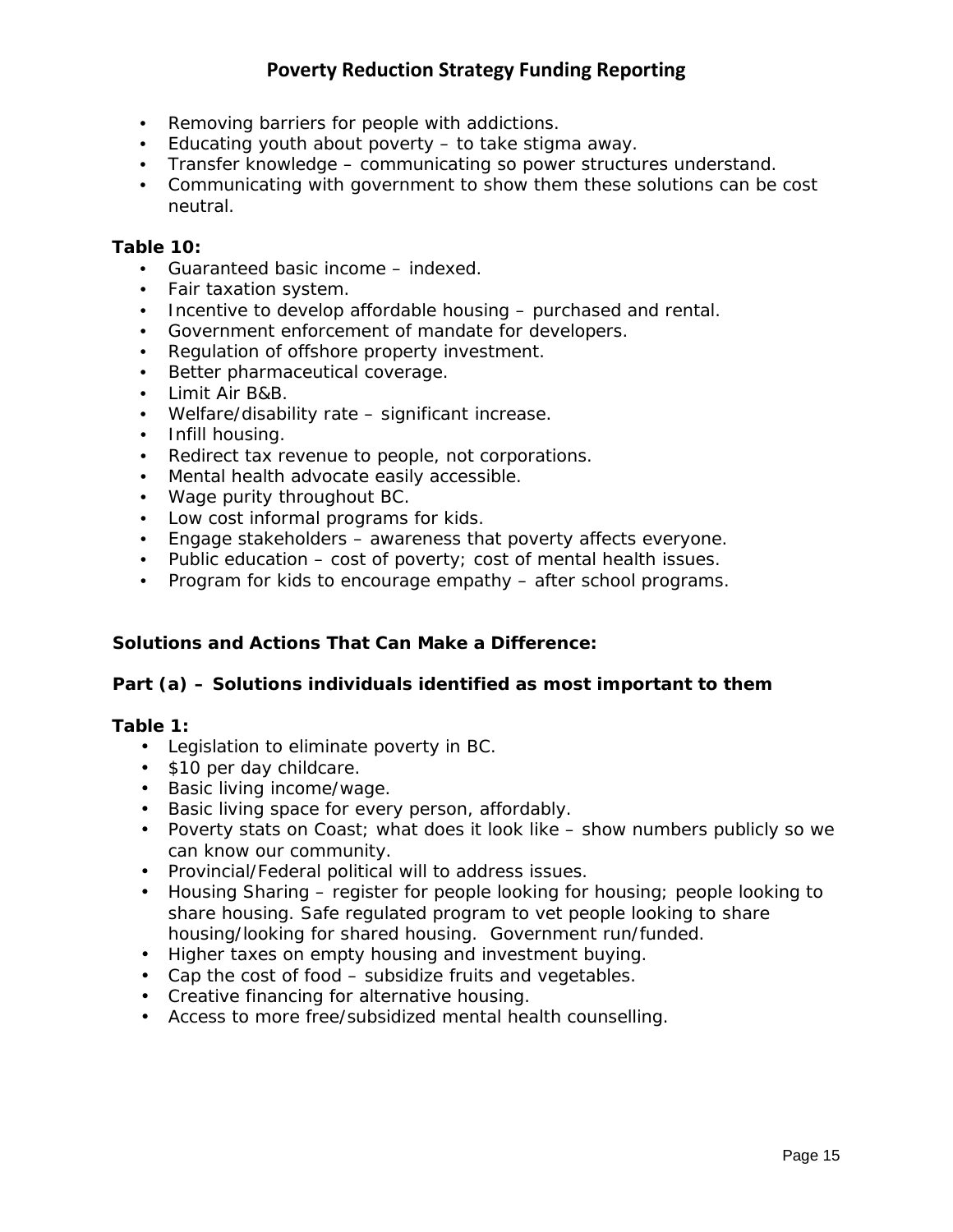# *Table 2:*

- Housing portion of social assistance that fluctuates to match market value of rent in a particular area.
- As a community, 'take on an issue' and really invest in dealing with it.
- Government encourages additional housing/suites on larger properties tax breaks.
- Job creation assistance.
- Rent controlled buildings.
- Low income houses built on vacant land government sponsored.
- Low cost/affordable housing component of developments should be scaled to the economic conditions of the community.
- More/frequent community dialogues.
- Story telling about poverty that is more consistent plus solution proposals.
- Revising the reporting processes of disability benefits.
- Simplify the processes of disability and social assistance.

# *Table 3:*

- Change bylaws for community living/tiny homes.
- Hotline for homeless Government? Volunteer? Volunteer organization to gather knowledge and educate public and those in need. One stop shop – one website with information (Community Services). INFO HUB.
- Pension restructuring.
- Better healthcare more specific to needs instead of general services.
- More education/general knowledge to advocate each of us to take on the/more responsibility.
- More community gardens crown land, donated land, protect ALR land.
- Preventative care and measures. Sustainability food/housing; put more money into mental health/physical health instead of reactive – provincial/federal.
- Cost of living cap hydro/phone more competition needed.

# *Table 4:*

- Review best practices of other like sized communities globally who have addressed poverty i.e. Norway
- Minimum wage equals local living wage.
- Develop a strategy for healthy communities that is holistic and not ministry siloed.
- Co-op living food strategies, community gardens, ALR land.
- Raise government support rates disability/welfare.
- Intentional communities.
- Health inspectors need to check on rentals.
- Access to nutritious affordable food.

# *Table 5:*

- Subsidized market based housing rent bank. Short term loans to bridge a gap.
- More bus routes. Expanding service to all parts of the Coast.
- Building transitional housing.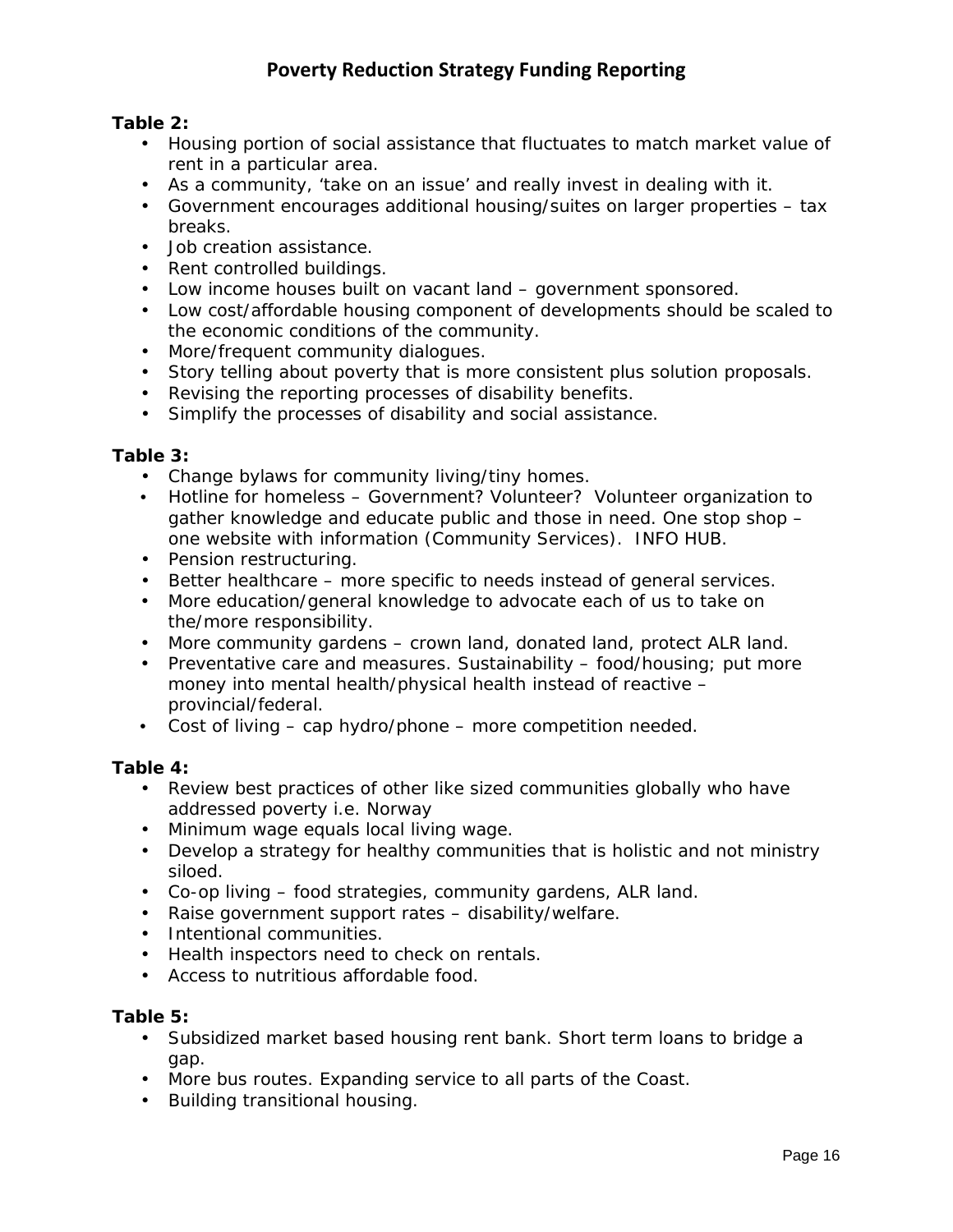- Increase the supply and affordability of childcare.
- Creating an attractive environment for businesses. Business opportunities servicing seniors, creating jobs for younger population that create employment opportunities for employees to thrive.

# *Table 6:*

- Change bylaws; allow tiny homes and RV parks.
- Community hub safety net free store, community kitchen, washer, dryer, computer, wifi (build community.)
- RV trailer parks.
- Lease crown land.
- Reduce insurance costs for landlords.
- Affordable housing program BC Housing.
- Introduce competition to hydro.

# *Table 7:*

- Increase taxes for the wealthy.
- Subsidized housing (home market housing).
- Buy local / support local business.
- Guaranteed basic income.
- Relax restrictions/regulations on tiny homes/micro-dwellings.
- More restrictions on Air B&B/VRBO.
- Eliminate politicians' pensions.
- Keep money in the community.
- Home owners grant for second home with long term tenants long term tenancy grant.

# *Table 8:*

- Universal basic income.
- Affordable housing.
- Local job needs are not being filled by local residents.
- Social housing / apartment blocks.
- No MSP.
- Landlords up keep of property.
- Workplace supported childcare centres.
- Pet friendly rentals.
- More Greencourt / BC Housing / supported housing not enough; no vacancies.
- People need to stay in the communities they call home not have to move because no resources/housing.
- More local ways to get educated for jobs locally and still live here.

# *Table 9:*

- Affordable housing truly affordable (\$300/mnth); micro apartments (150 sq. ft.) – functional, tiny, beautiful spaces i.e. Portland / Asia model.
- Guaranteed Income.
- Childcare universal childcare more qualified ECEs; more money for ECEs.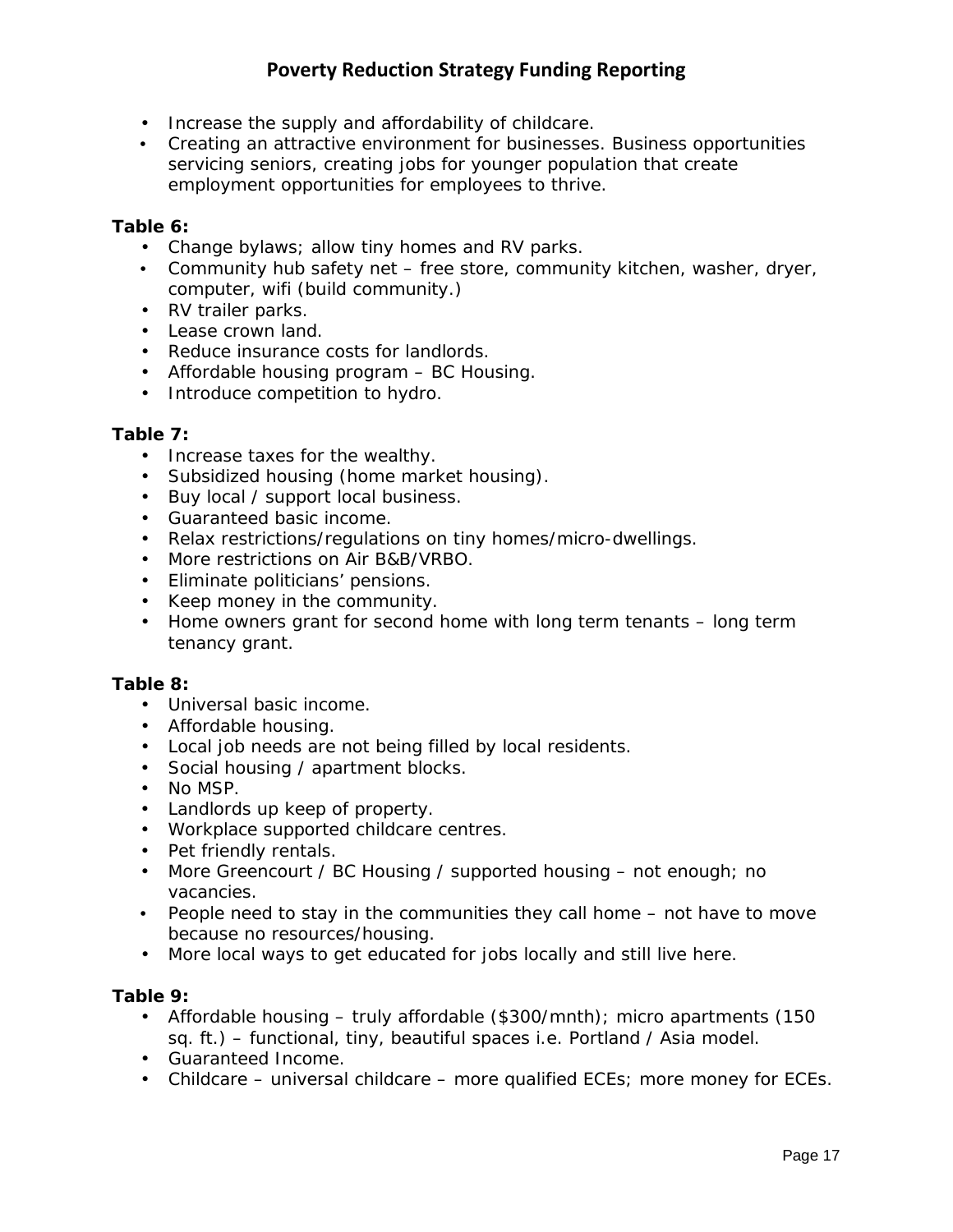- Taxes have to change lower income are paying disproportionate amount starting until you hit 30K / 50K for families.
- Food sharing / bartering quality food.
- MSP pharmacare program dental optometry.
- Transportation bus passes for low income.
- Education incentives being able to increase skills / change jobs; guaranteed income.
- Removing barriers for people with addictions.
- Educating youth about poverty to take stigma away.
- Transfer knowledge communicating so power structures understand.

# *Table 10:*

- Guaranteed basic income indexed.
- Incentive to develop affordable housing purchased and rental.
- Low cost informal programs for kids.
- Engage stakeholders awareness that poverty affects everyone.
- Fair taxation system.
- Regulation of offshore property investment.
- Dental coverage.
- Limit Air B&B.
- Infill housing.
- Mental health advocate easily accessible.
- Public education cost of poverty cost of mental health issues.

# **Additional information collected:**

Prior to the poverty reduction event on March 15th, we sent a photographer to different local events with differing demographics to promote the event and also collect data by having people write down their answers and then be photographed with it.

# *We asked 3 questions:*

- What does Poverty mean to you?
- How does Poverty affect you?
- What is a solution to end poverty on the Sunshine Coast?

The documented photos can be viewed here

: [https://drive.google.com/drive/folders/1AiDszr5dlLyYzKWwfxS5cS3HnM41s2Vq?u](https://drive.google.com/drive/folders/1AiDszr5dlLyYzKWwfxS5cS3HnM41s2Vq?usp=sharing) [sp=sharing](https://drive.google.com/drive/folders/1AiDszr5dlLyYzKWwfxS5cS3HnM41s2Vq?usp=sharing)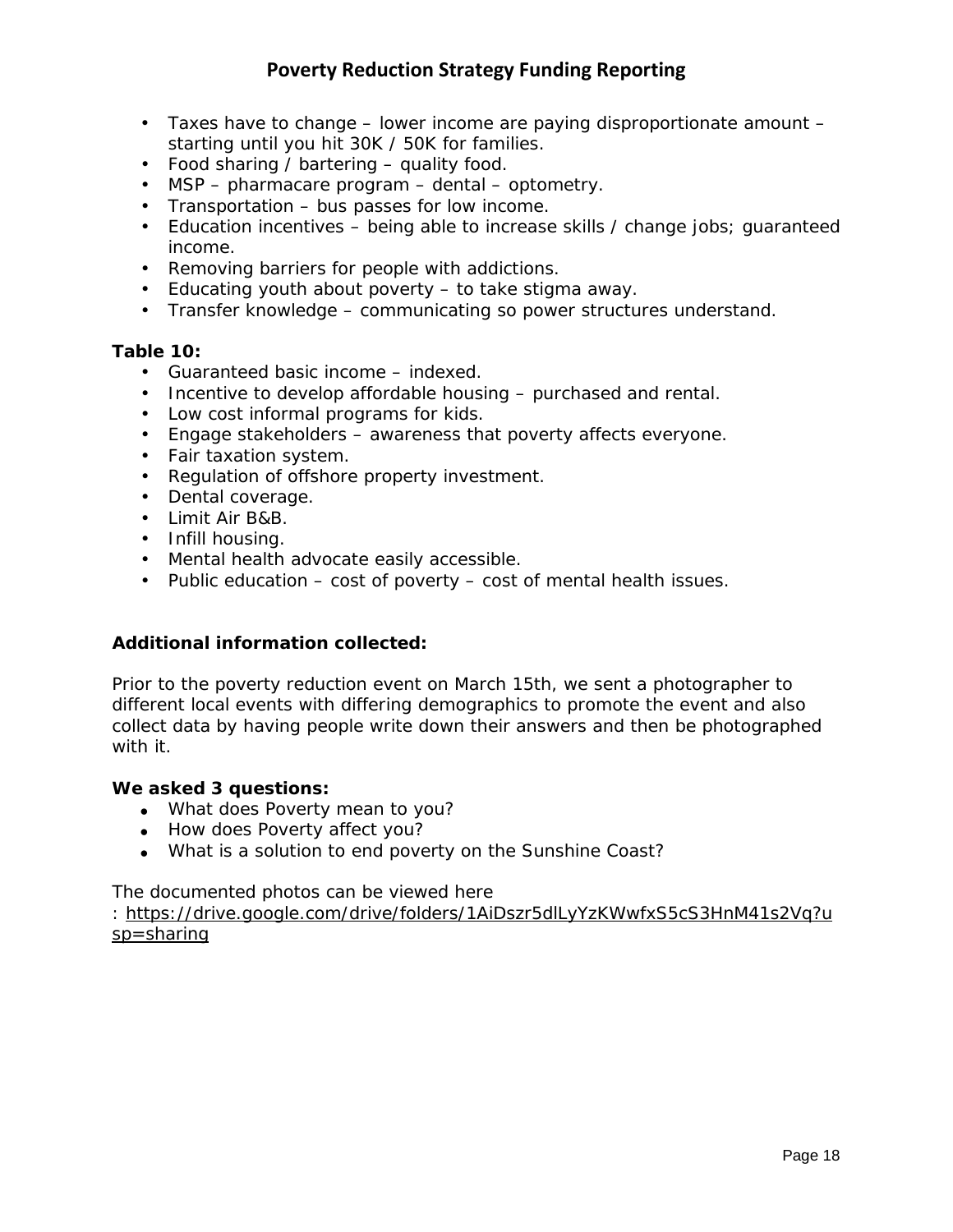Following is the rest of the data we collected:

# *Question 1: What does poverty mean to you?*

- Unequal benefits plus unequal justice.
- Poverty often breeds crime in communities often the case of what came first, the chicken or the egg.
- Poverty also contributes to poor nutrition; which contributes to poor health.
- Poverty  $=$  stifled potential. The problem is greed.
- Poverty affects negatively everyone especially the mentally ill. I knew a woman who was so worried about where she was going to live that she was delusional, believing people were pointing guns at her and that she was being attacked through her microwave. When she found a stable place to live she was a different person altogether.
- Poverty affects the community in many socio and economic areas. Individually it restricts ability to meet basic needs. Communally it puts pressure on services and political policy.
- People sleep outside in the cold.
- Poverty means more abandoned pets.
- The equation of wages and living costs does not work, especially for those on minimum wage, and those who do not own their own home. The bigger picture of our lives needs to be carefully examined. Everyone should have a way to create work, shelter, food, clothing and transportation needs, in a positive light. It must be pretty scary for many people, the way the world is right now.
- Lack of affordable housing.
- Less money for essentials i.e. food, medication and transportation.
- Lack of opportunities.
- Isolation.
- Poverty means that some are entitled to nothing and must justify their entitlement to every shred of that which is necessary to survive to those who believe they are entitled to these things by virtue of the privilege of their birth.
- Something that should be a top priority for eliminating.
- Poverty means limited choices, unfulfilled potential, discouragement, abandonment.
- Poverty is often of the soul with community and sharing poverty can be avoided.
- Poverty means constant worry about having enough money to pay the rent and buy food.
- Poverty means oppression lack of choice about what to eat, how to spend time etc. Inability to live with dignity.
- Restricted opportunities.
- To see this level of poverty in Canada is very emotional for me personally. Having come from India in 1965 I have seen how it affects your intuitive selfesteem and self-confidence. Surrender to things beyond your control.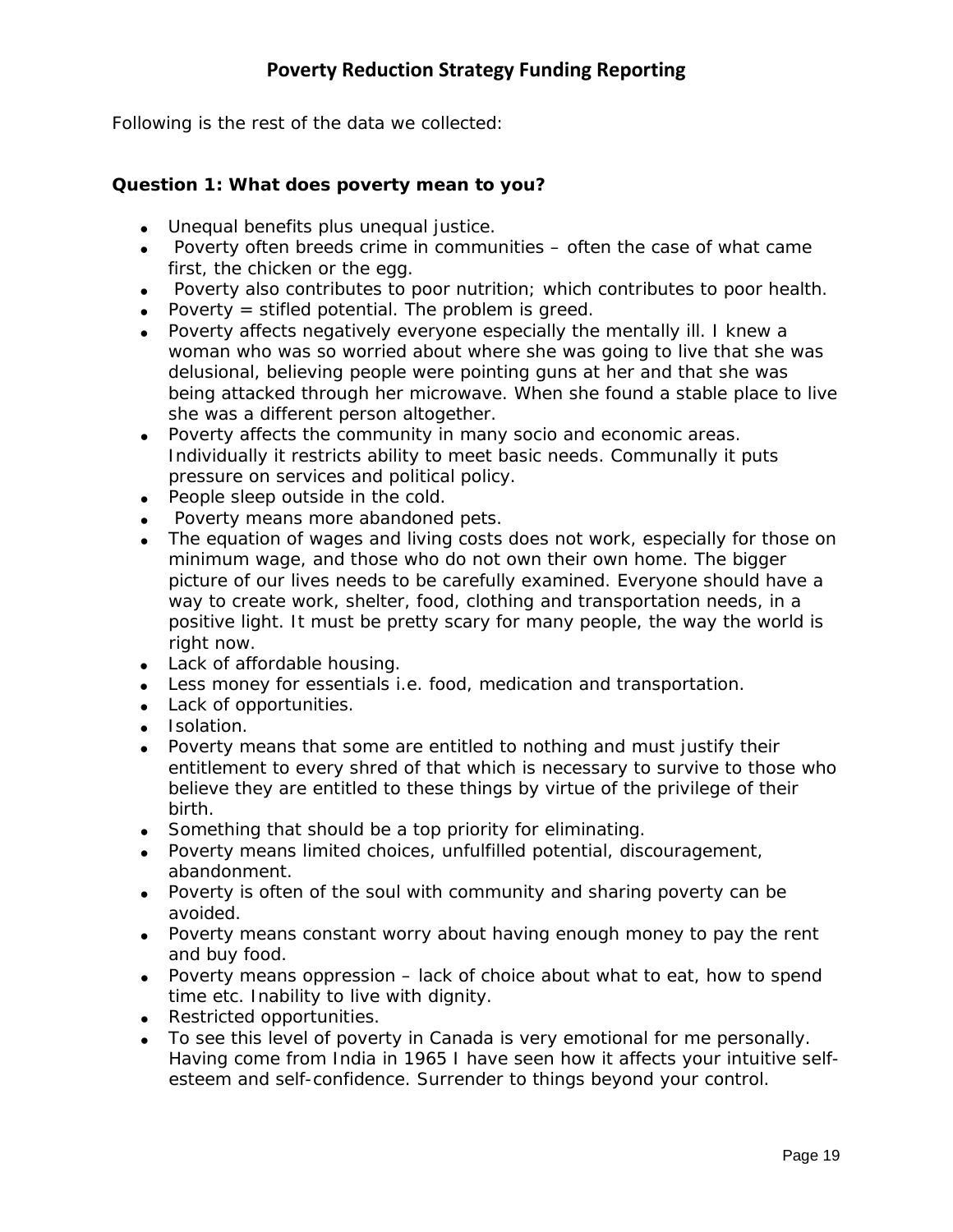- Helpless and sadness. I served at the food kitchens in Winnipeg since early 1969 and the first time when I came out I cried sitting in my car outside. In Canada we need not see people going through it.
- Insecurity, fear, hunger, lack of options. I would like to see everyone able to be free to explore their potential without having to worry about these things.
- Poverty means not having enough money to live. There are no homes that are affordable to rent on a pension.
- I'm preparing to be homeless lovely at my age.
- To me poverty means Canada, we should and need to help those at home that can't afford basic necessities.
- Food, clothing, housing. Our children should not be without the basics. Our seniors are affected as well in regards to basic needs – getting to the market, lack of companionship, is poverty as well. No one should be judged for having less.
- Your basic needs are not supplied by your community, therefore you are never able to relax and offer your gifts.
- A lack of community support.
- Over populated; lack of employment; housing crisis; drug and alcohol abuse.

# *Question 2: How does poverty affect you?*

- How poverty affects the community considerable energy is put out by various community minded people to assist those in vulnerable situations. Poverty is a vicious cycle for many families and the work done by many is like a band-aide that covers a wound requiring stitches. The time has come to bring everyone together, especially the vulnerable, to determine best methods to climb over the challenges of poverty that will lead to greater connectivity, resilience and healthy community.
- It ignites creativity and tolerance in those that live with love and abundance. It ignites paralysis by analysis and segregation in those that live in fear and scarcity. It is a catalyst that crushes and liberates, but it does so with bias.
- It affects everyone. The people living in shelters/who are homeless are not just those living with addictions/mental illness; but are the 'working poor'. I have a "cushy union job" and yet my annual income falls below the poverty line. It makes it hard to afford housing, as well as other areas, like having to choose between paying the hydro bill or eating.
- Being self-employed I deal with "poverty" every day. I also teach music and see it from a "family with 'less'" point. I try to keep things affordable, thus keeping myself in the "poverty" zone. But we all dig in and survive.
- Learn to live with less…not more.
- I am 82 years old; I have lived for 40 years in poverty. I am tired of seeing homeless people on the Sunshine Coast. Our government selling properties to foreign investors. Since 1990 no affordable houses have been built. Homeowners can charge any amount of rent for any square footage of living space. I pay \$1000 for 500 sq.ft.
- Thank you volunteers for bringing injustice out in the open. Shame on our government, shame on allowing poverty in Canada.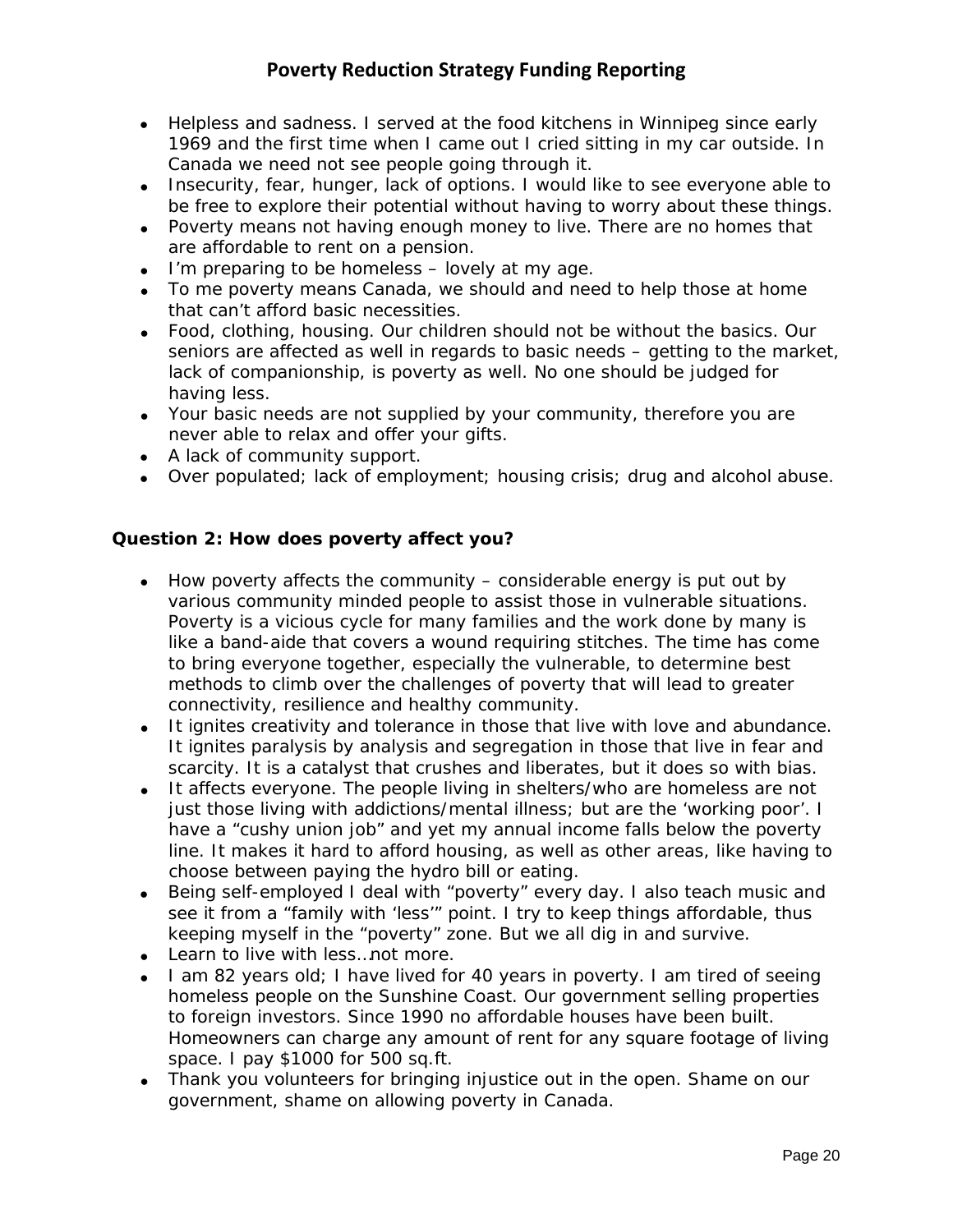- It affects me on the amount of energy I have to give after I'm done working.
- As a senior cold winters (single pane windows); prescription drugs cost.
- Being able to build a savings shouldn't't mean having to work 7 days a week at 2 jobs.
- I feel sadness and apathy over how much of a gap there is between rich and poor.

# *Question 3: What is a solution to end poverty on the Sunshine Coast?*

- Create and publish a local poverty index in the paper each week.
- Guaranteed minimum income.
- Raise minimum wage. (mentioned multiple times)
- More low income, subsidized housing, more rental subsidies for housing. (mentioned multiple times)
- Can there be temporary housing and transition plan for at risk people and homeless people.
- Container homes tiny homes fair prices.
- Adequate housing.
- Community support allow homeless to use basement.
- Outlaw Air B&B or charge air B&B tax (mentioned multiple times)
- Unused nation building sports club house, closed down school building renovate into something liveable for a single person.
- Rent control.
- Tax vacation homes and vacant homes.
- Ban foreign ownership.
- Incentives for landlords of long term rentals.
- Foreign owners' tax.
- Universal basic income. (mentioned many times)
- Plant more food.
- Employment pay for mortgage/food.
- Mental health resources.
- Farm program where individuals can trade time and hours for fresh local produce, nourishment, community, education, wellbeing.
- Free dental.
- Centralized kitchen that uses grocery store food waste to serve meals to the impoverished and teaches cooking and nutrition.
- Rent jobs part time/low-pay government assistance ferry-no emergency assistance.
- Raise welfare rates.
- More mental health resources.
- More government sponsored housing; less expensive investor-driven building projects left vacant by nonresidents.
- Provide self-employment subsidy grants/loans.
- Increase PWD allowable income.
- Government subsidized labour programs.
- Improve local transit for all to get jobs distant from home (mentioned multiple times).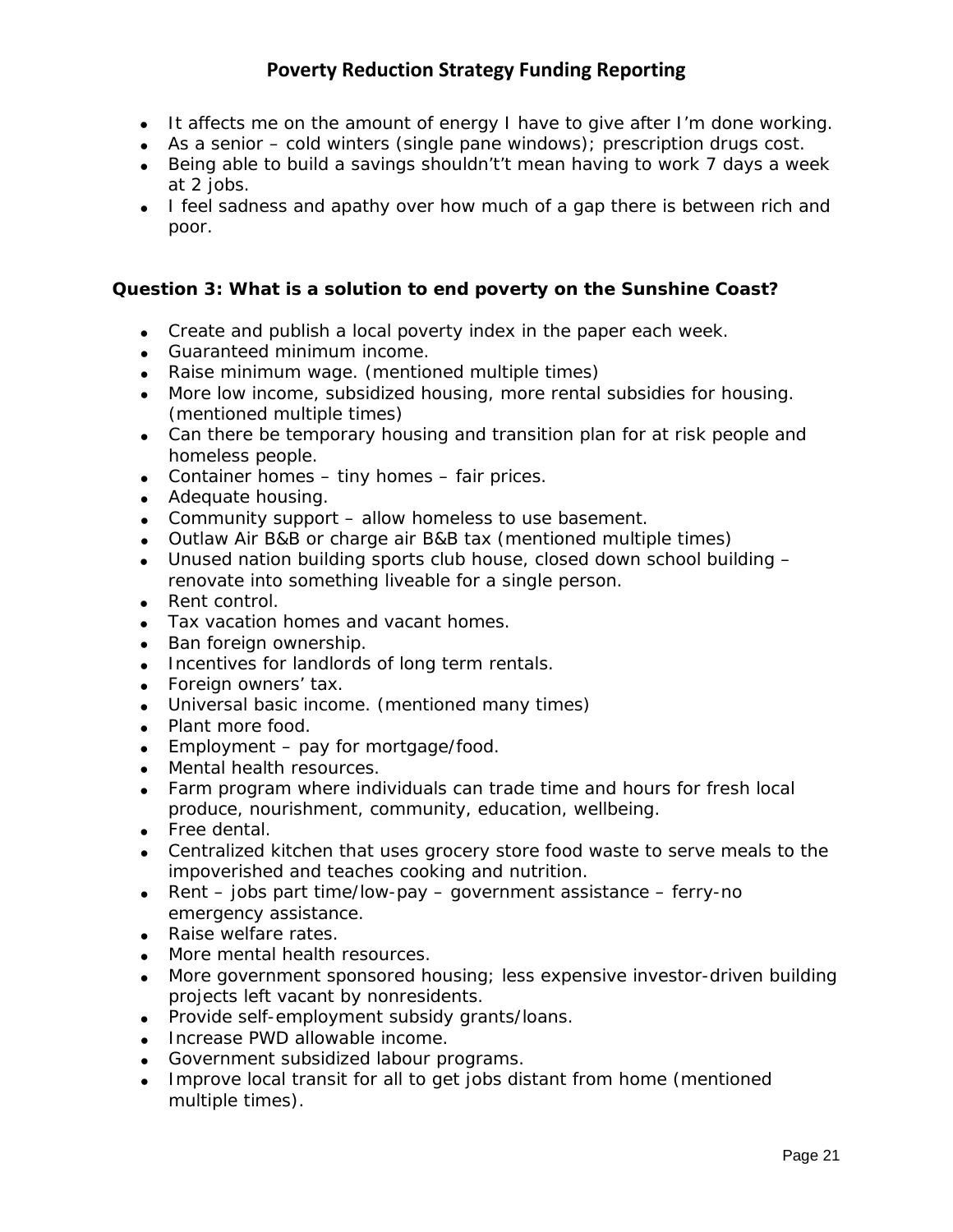- Improve car share program.
- Loans for electric bikes and tiny homes.
- Story time at the Gumboot; stories by the young, old, rich, poor and everything in between.
- Easier on boarding for programs teaching skilled trades.
- Food bank delivery.
- Pet friendly rentals.
- Community work programs to supply employment opportunities.
- Affordable housing for locals.
- $\bullet$  Job creation with sustainable living projects growing food in community; working together in building affordable housing.
- Easier ride share.
- Connectivity community outreach programs and festivals.
- Legalization of cannabis will create more jobs.
- Through the creation of local employment. Limiting foreign business from buying or opening their businesses on the Coast; instead, help local entrepreneurs with their project with the compromise of employing people from the Coast.
- Solutions start by catching and helping young who are poor, with more community resources.
- The solution lies in educating for equality.
- More frequent ferry sailings. People need the ferry to get jobs. No ferry  $=$  no jobs. Too many people have to quit
- Move to a more social based economic system moving away from the commodification of basic human needs such as food, shelter, and health care.
- Cold weather shelter.
- Redistribute wealth via massive tax reform.
- Equal access to education for all.
- Streamline food distribution through grocery store food waste.
- More sharing in general will be required.
- Access to fresh and local food; affordable housing; connections to community; health services; transportation;
- Free education.
- For separated families the child tax benefit should not be shared when one parent's income is significantly lower than the other.
- I want a more equitable society how can I be well off when others are not.
- Less government meddling. Free land for focused people to homestead and land steward.
- The tiny home movement is moving here. Government needs to get on board and encourage this movement on the Coast. There is lots of land and lots of enthusiastic dreamers who need homes. It's important these people are not squelched or stopped from filling a need on our Coast.
- Affordable rent; liveable minimum wage; universal day care; free transit; universal income.
- Living wage if Australia can do it, we can do it. Housing targeted support for single parents.